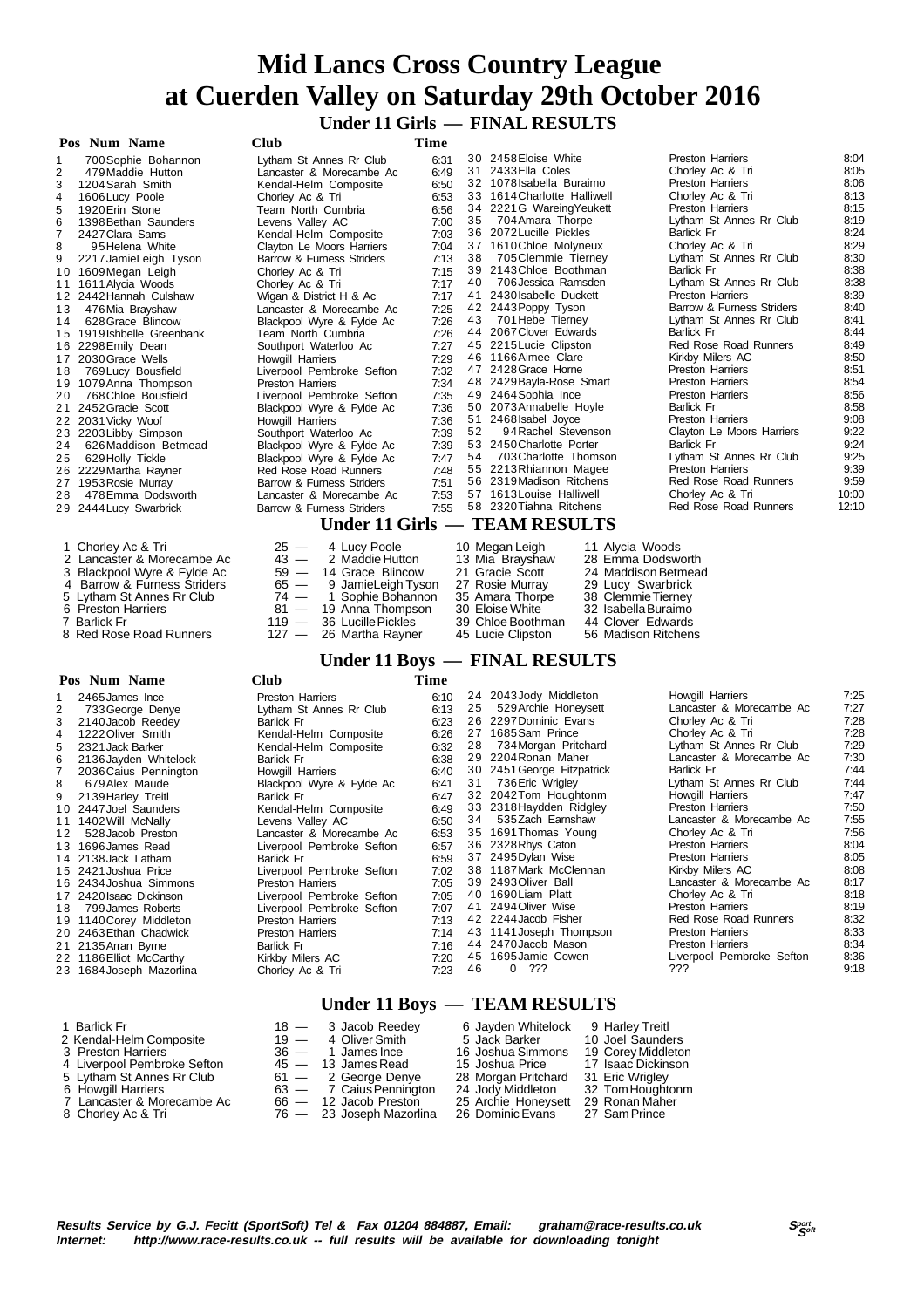# **Under 13 Girls — FINAL RESULTS (\$=non-counter)**

| Pos Num Name               | Club                                                                       | Time  |    |                               |                           |       |
|----------------------------|----------------------------------------------------------------------------|-------|----|-------------------------------|---------------------------|-------|
| 1396 Olesia Winder         | Levens Valley AC                                                           | 10:20 |    | 25 2449 Emily Shuttleworth    | Barlick Fr                | 12:50 |
| 2<br>899 Olivia Logan      | Southport Waterloo Ac                                                      | 10:22 | 26 | 765 Emily Williamson          | Liverpool Pembroke Sefton | 12:51 |
| 1587 Olivia Leigh<br>3     | Chorley Ac & Tri                                                           | 10:30 |    | 27 2436 Niamh Doyle           | Liverpool Pembroke Sefton | 12:51 |
| 1995 Melissa McIntosh<br>4 | Border Harriers & Ac                                                       | 11:02 |    | 28 1590 Lauren Prince         | Chorley Ac & Tri          | 12:54 |
| 5<br>1200 Annabel Taylor   | Kendal-Helm Composite                                                      | 11:22 | 29 | 902 Alex Murphy-Worrell       | Southport Waterloo Ac     | 12:57 |
| 623 Lucy Tickle<br>6       | Blackpool Wyre & Fylde Ac                                                  | 11:27 | 30 | 699Sydney Ramsden             | Lytham St Annes Rr Club   | 12:57 |
| 1948 Holly Murray          | Barrow & Furness Striders                                                  | 11:31 |    | 31 2432 Katie Mathison        | Chorley Ac & Tri          | 12:59 |
| 8<br>473 Kirsty Maher      | Lancaster & Morecambe Ac                                                   | 11:36 | 32 | 761 Freya Wissett             | Liverpool Pembroke Sefton | 13:06 |
| 760 Gabrielle Morris       | Liverpool Pembroke Sefton                                                  | 11:42 |    | 33 2065 Teigan Judson         | Barlick Fr                | 13:19 |
| 10 2299 Gabrielle Hodson   | Wigan & District H & Ac                                                    | 11:45 | 34 | 901 Elisa Dean                | Southport Waterloo Ac     | 13:28 |
| 11 1951 Laura Brown        | Barrow & Furness Striders                                                  | 11:51 |    | 35 2435 Imogen Fearon         | Liverpool Pembroke Sefton | 13:33 |
| 12 1162 Megan Hoad         | Kirkby Milers AC                                                           | 11:52 | 36 | 767 Ruth Usher                | Liverpool Pembroke Sefton | 13:42 |
| 13 3173\$Grace Kelly       | Ribble Valley                                                              | 12:04 |    | 37 2497 Lohan Sparrow         | Blackpool Wyre & Fylde Ac | 13:45 |
| 900 Grace Tobin<br>14      | Southport Waterloo Ac                                                      | 12:10 |    | 38 2453 Georgie Wilson        | Preston Harriers          | 13:49 |
| 15 2247 Annabel Lockie     | Southport Waterloo Ac                                                      | 12:11 |    | 39 2250 Chloe Sutton          | Southport Waterloo Ac     | 14:09 |
| 16 1595 Amy Heaton         | Chorley Ac & Tri                                                           | 12:12 | 40 | 89Keira Stevenson             | Clayton Le Moors Harriers | 14:19 |
| 766 Olivia Morgan<br>17    | Liverpool Pembroke Sefton                                                  | 12:18 | 41 | 87 Roanna Holdsworth          | Clayton Le Moors Harriers | 14:31 |
| 625 Bethany Whipp<br>18    | Blackpool Wyre & Fylde Ac                                                  | 12:20 |    | 42 2354 Millie Ireland        | Southport Waterloo Ac     | 14:45 |
| 1601 Lucy Goldthorp<br>19  | Chorley Ac & Tri                                                           | 12:27 |    | 43 2214 Cailin Magee          | <b>Preston Harriers</b>   | 14:45 |
| 20 1594 Isabelle Farron    | Chorley Ac & Tri                                                           | 12:40 | 44 | 88 Bronia Olszewska           | Clayton Le Moors Harriers | 15:10 |
| 1161 Caitlin Parr<br>21    | Kirkby Milers AC                                                           | 12:43 |    | 45 2225 Daisy Royle           | Red Rose Road Runners     | 15:44 |
| 470 Amelie Earnshaw<br>22  | Lancaster & Morecambe Ac                                                   | 12:45 |    | 46 2233 Lucy Harrison         | Lancaster & Morecambe Ac  | 17:19 |
| 23 2246 Eva Sturzaker      | <b>Preston Harriers</b>                                                    | 12:46 |    | 47 1160Mia O'Connor           | Kirkby Milers AC          | 19:50 |
| 24 2066 Jenna Boothman     | Barlick Fr                                                                 | 12:47 |    |                               |                           |       |
|                            |                                                                            |       |    | Under 13 Girls — TEAM RESULTS |                           |       |
|                            | NOTE: Unattached and non-counters are DEI FTED before toams are calculated |       |    |                               |                           |       |

#### **NOTE: Unattached and non-counters are DELETED before teams are calculated**

9 Clayton Le Moors Harriers 122 — 39 Keira Stevenson 40 Roanna Holdsworth43 Bronia Olszewska

- 1 Southport Waterloo Ac 29 2 Olivia Logan 13 Grace Tobin 14 Annabel Lockie 2 Chorley Ac & Tri 36 3 Olivia Leigh 15 Amy Heaton 18 Lucy Goldthorp 3 Liverpool Pembroke Sefton 50 — 9 Gabrielle Morris 16 Olivia Morgan 25 Emily Williamson 4 Blackpool Wyre & Fylde Ac 59 — 6 Lucy Tickle 17 Bethany Whipp 36 Lohan Sparrow 5 Lancaster & Morecambe Ac 74 — 8 Kirsty Maher 21 Amelie Earnshaw 45 Lucy Harrison 6 Kirkby Milers AC 78 — 12 Megan Hoad 20 Caitlin Parr 46 Mia O'Connor 7 Barlick Fr 79 — 23 Jenna Boothman 24 Emily Shuttleworth 32 Teigan Judson 8 Preston Harriers 101 — 22 Eva Sturzaker 37 Georgie Wilson 42 Cailin Magee<br>
8 Preston Harriers 101 — 22 Eva Sturzaker 37 Georgie Wilson 42 Cailin Magee<br>
9 Clayton Le Moors Harriers 122 — 39 Keira Stevenson 40 Roanna Holds
- 
- 
- Race 4 Under 13 Boys FINAL RESULTS

|    | Pos Num Name             | Club                      | Time  |    |                            |                           |       |
|----|--------------------------|---------------------------|-------|----|----------------------------|---------------------------|-------|
|    | 1220 James Bowen         | Kendal-Helm Composite     | 11:55 |    | 25 1185 Ryan Short         | Kirkby Milers AC          | 14:39 |
|    | 520 Rhys Ashton          | Lancaster & Morecambe Ac  | 11:58 |    | 26 2362 Lewis Bryers       | Wigan & District H & Ac   | 14:47 |
|    | 525 Tobias Swarbrick     | Lancaster & Morecambe Ac  | 12:13 |    | 27 2482 Cory-Lee Gill      | <b>Preston Harriers</b>   | 14:55 |
| 4  | 1221 Harry Bowen         | Kendal-Helm Composite     | 12:24 |    | 28 1401 Nathan Ritchie     | Levens Valley AC          | 14:57 |
| 5. | 1217 Ollie Sanders       | Kendal-Helm Composite     | 12:41 |    | 29 1183 Declan O'Connor    | Kirkby Milers AC          | 15:10 |
| 6  | 787 Jake Dickinson       | Liverpool Pembroke Sefton | 12:53 |    | 30 2248 Ned Gilkes         | <b>Preston Harriers</b>   | 15:11 |
|    | 1216 Henry Hunter        | Kendal-Helm Composite     | 12:59 |    | 31 2324 Edward Thomas      | Howgill Harriers          | 15:12 |
| 8  | 786 Mark Roberts         | Liverpool Pembroke Sefton | 13:17 |    | 32 948 Joseph Sutton       | Southport Waterloo Ac     | 15:12 |
| 9  | 2426 Matthew Ansell      | Kendal-Helm Composite     | 13:25 |    | 33 2130 Oliver Hartley     | Barlick Fr                | 15:21 |
|    | 10 2128 Jack Villiers    | Barlick Fr                | 13:52 |    | 34 953 James Pike          | Southport Waterloo Ac     | 15:25 |
| 11 | 955 Michael henderson    | Southport Waterloo Ac     | 13:59 |    | 35 2198 Alexander Bridges  | Liverpool Pembroke Sefton | 15:25 |
| 12 | 789 Thomas Ralfs         | Liverpool Pembroke Sefton | 14:01 |    | 36 2475 Justin Corbishley  | Glaxo Hoad Hill Harriers  | 15:26 |
|    | 13 1677 Joe Bowles       | Chorley Ac & Tri          | 14:02 | 37 | 519 Thomas Dowthwaite      | Lancaster & Morecambe Ac  | 15:34 |
|    | 14 1218 Benjamin Smith   | Kendal-Helm Composite     | 14:06 |    | 38 2243 Jakob Nelson       | Barrow & Furness Striders | 15:41 |
| 15 | 527 Jack Collett         | Lancaster & Morecambe Ac  | 14:09 |    | 39 1133John Yelland        | <b>Preston Harriers</b>   | 15:48 |
| 16 | 797 Jack Hitchmough      | Liverpool Pembroke Sefton | 14:19 | 40 | 798 Jake Ferreira          | Liverpool Pembroke Sefton | 15:52 |
| 17 | 792 Nicholas Usher       | Liverpool Pembroke Sefton | 14:21 |    | 41 2348 Tom Garner         | <b>Preston Harriers</b>   | 15:52 |
|    | 18 1674 Joe Mitchell     | Chorley Ac & Tri          | 14:23 |    | 42 2363 James Hawtin       | <b>Preston Harriers</b>   | 16:13 |
| 19 | 950 Lewis McMahon        | Southport Waterloo Ac     | 14:24 |    | 43 2133 Connor Fitzpatrick | <b>Barlick Fr</b>         | 16:24 |
| 20 | 954 Finn Cain            | Southport Waterloo Ac     | 14:31 |    | 44 2499 Luke Leadbeatter   | Lancaster & Morecambe Ac  | 16:59 |
| 21 | 2370 Luke Duffell        | Red Rose Road Runners     | 14:34 | 45 | 794 Daniel Rathbone        | Liverpool Pembroke Sefton | 17:40 |
|    | 22 2341 Luke Suffolk     | <b>Preston Harriers</b>   | 14:36 |    | 46 1137 Harley Vickers     | <b>Preston Harriers</b>   | 19:35 |
|    | 23 1038Kitt Nelson       | Pendle Athletic Club      | 14:37 |    | 47 1184 Findley McKenna    | Kirkby Milers AC          | 20:36 |
|    | 24 2309 Vladimir Wiggins | <b>Preston Harriers</b>   | 14:38 |    |                            |                           |       |
|    |                          |                           |       |    |                            |                           |       |

### **Race 4 - Under 13 Boys — TEAM RESULTS**

| 1 Kendal-Helm Composite     | $10 - 1$ James Bowen                       | 4 Harry Bowen       | 5 Ollie Sanders       |
|-----------------------------|--------------------------------------------|---------------------|-----------------------|
| 2 Lancaster & Morecambe Ac  | $20 - 2$ Rhys Ashton                       | 3 Tobias Swarbrick  | 15 Jack Collett       |
| 3 Liverpool Pembroke Sefton | 26 — 6 Jake Dickinson                      | 8 Mark Roberts      | 12 Thomas Ralfs       |
| 4 Southport Waterloo Ac     | 50 - 11 Michael henderson 19 Lewis McMahon |                     | 20 Finn Cain          |
| 5 Preston Harriers          | $73 - 22$ Luke Suffolk                     | 24 Vladimir Wiggins | 27 Cory-Lee Gill      |
| 6 Barlick Fr                | 86 - 10 Jack Villiers                      | 33 Oliver Hartley   | 43 Connor Fitzpatrick |
| 7 Kirkby Milers AC          | $101 - 25$ Ryan Short                      | 29 Declan O'Connor  | 47 Findley McKenna    |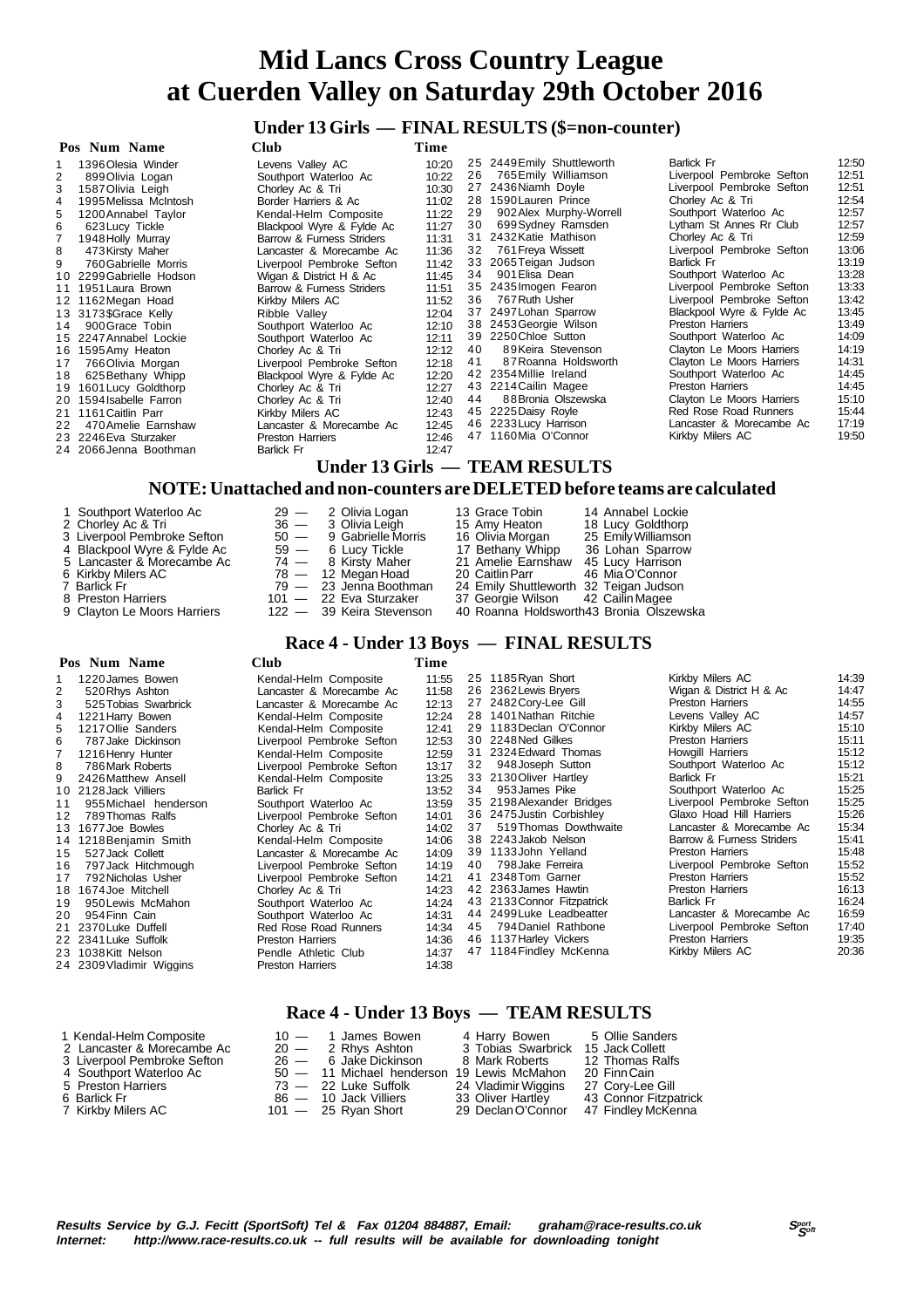**Race 4 - Under 15 Girls — FINAL RESULTS**

|                                                                    | Pos Num Name                                                                                                                                                                                                                                                                                                                         | Club                                                                                                                                                                                                                                                                                                                                                                                                          | Time                                                                                                                                |                            |                                                                                                                                                                                                                                                                                                                                                              |                                                                                                                                                  |                                                                                                                                                                                                                                                                                                                                                                                          |                                                                                                                                     |  |
|--------------------------------------------------------------------|--------------------------------------------------------------------------------------------------------------------------------------------------------------------------------------------------------------------------------------------------------------------------------------------------------------------------------------|---------------------------------------------------------------------------------------------------------------------------------------------------------------------------------------------------------------------------------------------------------------------------------------------------------------------------------------------------------------------------------------------------------------|-------------------------------------------------------------------------------------------------------------------------------------|----------------------------|--------------------------------------------------------------------------------------------------------------------------------------------------------------------------------------------------------------------------------------------------------------------------------------------------------------------------------------------------------------|--------------------------------------------------------------------------------------------------------------------------------------------------|------------------------------------------------------------------------------------------------------------------------------------------------------------------------------------------------------------------------------------------------------------------------------------------------------------------------------------------------------------------------------------------|-------------------------------------------------------------------------------------------------------------------------------------|--|
| 1<br>2<br>3<br>4<br>5<br>6<br>$\overline{7}$<br>8<br>9<br>12<br>13 | 81 Briony Holt<br>460 Sasha Oldham<br>894 Lilly-Ann Grayson<br>891 Jessica Dean<br>615Danielle Whipp<br>895 Freya Walsh<br>82Millie Stubbs<br>461 Kirsty Hamilton<br>755 Lois Owens<br>10 1581 Elsa Miller<br>11 1274 Lara Wilson<br>618 Hollie Winstanley<br>783 Annabel Corlett<br>14 1580 Charlotte Lavin<br>15 2503 Ollie Swales | Clayton Le Moors Harriers<br>Lancaster & Morecambe Ac<br>Southport Waterloo Ac<br>Southport Waterloo Ac<br>Blackpool Wyre & Fylde Ac<br>Southport Waterloo Ac<br>Clayton Le Moors Harriers<br>Lancaster & Morecambe Ac<br>Liverpool Pembroke Sefton<br>Chorley Ac & Tri<br>Wigan & District H & Ac<br>Blackpool Wyre & Fylde Ac<br>Liverpool Pembroke Sefton<br>Chorley Ac & Tri<br>Blackpool Wyre & Fylde Ac | 13:41<br>13:50<br>13:57<br>14:02<br>14:05<br>14:20<br>14:36<br>14:50<br>15:04<br>15:12<br>15:16<br>15:28<br>15:31<br>15:31<br>15:40 | 18<br>19<br>23<br>24<br>28 | 17 2232 Anna Harrison<br>896 Hannah Doyle<br>753 Amelia Hitchmough<br>20 897 Ella Tobin<br>21 1579 Jessica Mitchell<br>22 1395 Jodie Ritchie<br>695 Laura Bremner<br>759 Rachael Sutter<br>25 2472 Lucy Ridgley<br>26 697 Lucy Bohannon<br>27 694 Holly Anderson<br>758 Jennifer Sutter<br>29 1157 Lois Byrne<br>30 1158 Ella Murray<br>31 2483 Paige Riding |                                                                                                                                                  | Lancaster & Morecambe Ac<br>Southport Waterloo Ac<br>Liverpool Pembroke Sefton<br>Southport Waterloo Ac<br>Chorley Ac & Tri<br>Levens Valley AC<br>Lytham St Annes Rr Club<br>Liverpool Pembroke Sefton<br><b>Preston Harriers</b><br>Lytham St Annes Rr Club<br>Lytham St Annes Rr Club<br>Liverpool Pembroke Sefton<br>Kirkby Milers AC<br>Kirkby Milers AC<br><b>Preston Harriers</b> | 15:54<br>16:05<br>16:13<br>16:22<br>16:29<br>16:29<br>17:02<br>18:16<br>18:20<br>18:25<br>18:54<br>19:23<br>20:43<br>20:43<br>22:53 |  |
| 16                                                                 | 15:53<br>84 Natasha Olszewska<br>Clayton Le Moors Harriers<br>Race 4 - Under 15 Girls — TEAM RESULTS                                                                                                                                                                                                                                 |                                                                                                                                                                                                                                                                                                                                                                                                               |                                                                                                                                     |                            |                                                                                                                                                                                                                                                                                                                                                              |                                                                                                                                                  |                                                                                                                                                                                                                                                                                                                                                                                          |                                                                                                                                     |  |
|                                                                    |                                                                                                                                                                                                                                                                                                                                      |                                                                                                                                                                                                                                                                                                                                                                                                               |                                                                                                                                     |                            |                                                                                                                                                                                                                                                                                                                                                              |                                                                                                                                                  |                                                                                                                                                                                                                                                                                                                                                                                          |                                                                                                                                     |  |
|                                                                    | 1 Southport Waterloo Ac<br>2 Clayton Le Moors Harriers<br>3 Lancaster & Morecambe Ac<br>4 Blackpool Wyre & Fylde Ac<br>5 Liverpool Pembroke Sefton<br>6 Chorley Ac & Tri<br>7 Lytham St Annes Rr Club                                                                                                                                | $13 -$<br>3 Lilly-Ann Grayson<br>$24 -$<br>1 Briony Holt<br>$27 -$<br>2 Sasha Oldham<br>$32 -$<br>5 Danielle Whipp<br>$41 -$<br>9 Lois Owens<br>10 Elsa Miller<br>$45 -$<br>$76 -$<br>23 Laura Bremner                                                                                                                                                                                                        |                                                                                                                                     |                            | 4 Jessica Dean<br>7 Millie Stubbs<br>8 Kirsty Hamilton<br>12 Hollie Winstanley<br>13 Annabel Corlett<br>14 Charlotte Lavin<br>26 Lucy Bohannon                                                                                                                                                                                                               | 6 Freya Walsh<br>16 Natasha Olszewska<br>17 Anna Harrison<br>15 Ollie Swales<br>19 Amelia Hitchmough<br>21 Jessica Mitchell<br>27 Holly Anderson |                                                                                                                                                                                                                                                                                                                                                                                          |                                                                                                                                     |  |
|                                                                    |                                                                                                                                                                                                                                                                                                                                      | Race 5 - Under 15 Boys — FINAL RESULTS (\$=non-counter)                                                                                                                                                                                                                                                                                                                                                       |                                                                                                                                     |                            |                                                                                                                                                                                                                                                                                                                                                              |                                                                                                                                                  |                                                                                                                                                                                                                                                                                                                                                                                          |                                                                                                                                     |  |
|                                                                    | Pos Num Name                                                                                                                                                                                                                                                                                                                         | <b>Club</b>                                                                                                                                                                                                                                                                                                                                                                                                   | Time                                                                                                                                |                            |                                                                                                                                                                                                                                                                                                                                                              |                                                                                                                                                  |                                                                                                                                                                                                                                                                                                                                                                                          |                                                                                                                                     |  |
| 1<br>2                                                             | 1927 Samuel Almond<br>510 James Stanley<br>781Tom Dickinson<br>$0.701$ $0.11$                                                                                                                                                                                                                                                        | Team North Cumbria<br>Lancaster & Morecambe Ac<br>Liverpool Pembroke Sefton<br>$D1 - 1$ and $D2 - 1$ $D4 - 1$ $D5 - 1$ $D6 - 1$                                                                                                                                                                                                                                                                               | 12:42<br>13:02<br>13:33<br>10.00                                                                                                    |                            | 18 1667 Oliver Goldthorpe<br>19 1666 Jacob Hughes<br>20 784 Matthew Russo<br>24 2255 Don Wilcon                                                                                                                                                                                                                                                              |                                                                                                                                                  | Chorley Ac & Tri<br>Chorley Ac & Tri<br>Liverpool Pembroke Sefton<br>$Chorlov A \circ P$ Tri                                                                                                                                                                                                                                                                                             | 15:05<br>15:07<br>15:09<br>15.25                                                                                                    |  |

|    | <b>DIUJAMES Stanley</b>  | Lancaster & Morecampe Ac  | 13.UZ. |    | <b>IV IDOUJACUL INGIICS</b> | VINICY AC OF III          | 10.01 |
|----|--------------------------|---------------------------|--------|----|-----------------------------|---------------------------|-------|
| 3  | 781 Tom Dickinson        | Liverpool Pembroke Sefton | 13:33  | 20 | 784 Matthew Russo           | Liverpool Pembroke Sefton | 15:09 |
| 4  | 676 James Smith          | Blackpool Wyre & Fylde Ac | 13:36  |    | 21 2255 Ben Wilson          | Chorley Ac & Tri          | 15:25 |
| 5  | 674Joe Lund              | Blackpool Wyre & Fylde Ac | 13:45  |    | 22 1212 Joshua Roelants     | Kendal-Helm Composite     | 15:33 |
| 6  | 1035 Morgan Webster      | Pendle Athletic Club      | 13:45  |    | 23 188 Adam Stevenson       | Clayton Le Moors Harriers | 15:36 |
|    | 945 Harry Pike           | Southport Waterloo Ac     | 13:53  |    | 24 1980 Harvey Cooper       | Barrow & Furness Striders | 15:39 |
| 8  | 780 Joe Houghton         | Liverpool Pembroke Sefton | 13:55  |    | 25 2292 Jay Bowman          | Clayton Le Moors Harriers | 16:07 |
|    | 9 1213 Jacob Smith       | Kendal-Helm Composite     | 13:56  |    | 26 2474 James Corbishley    | Glaxo Hoad Hill Harriers  | 16:08 |
|    | 10 2294 Stanley Grewal   | Clayton Le Moors Harriers | 14:17  |    | 27 1033 Harry Nelson        | Pendle Athletic Club      | 16:37 |
| 11 | 671 Jack Tickle          | Blackpool Wyre & Fylde Ac | 14:20  |    | 28 2256 Luke Wilson         | Chorley Ac & Tri          | 16:53 |
|    | 12 946 James Cain        | Southport Waterloo Ac     | 14:23  |    | 29 3172\$Harry Wood         | Ribble Valley             | 17:16 |
|    | 13 2438 Fletcher Foster  | Liverpool Pembroke Sefton | 14:27  |    | 30 313 Daniel Brown         | Blackburn Harriers & Ac   | 17:30 |
|    | 14 1928 Sam Stone        | Team North Cumbria        | 14:32  |    | 31 1127 Aaron Hallidav      | <b>Preston Harriers</b>   | 18:21 |
|    | 15 2126 Daniel Chew      | Barlick Fr                | 14:48  |    | 32 2476 Harry Coleman       | <b>Preston Harriers</b>   | 20:13 |
|    | 16 588 Connor O'Hara     | Glaxo Hoad Hill Harriers  | 14:53  |    | 33 1182 Daniel Cope         | Kirkby Milers AC          | 20:18 |
|    | 17 2437 Oliver Sutcliffe | Liverpool Pembroke Sefton | 15:01  |    | 34 2477 Arran Baldwin       | <b>Preston Harriers</b>   | 20:57 |
|    |                          |                           |        |    |                             |                           |       |

### **Race 5 - Under 15 Boys — TEAM RESULTS NOTE: Unattached and non-counters are DELETED before teams are calculated**

|             | 1 Blackpool Wyre & Fylde Ac<br>2 Liverpool Pembroke Sefton<br>3 Chorley Ac & Tri<br>4 Clayton Le Moors Harriers<br>5 Preston Harriers | $20 -$<br>$24 -$<br>$58 -$<br>58 - 10 Stanley Grewal<br>94 - 30 Aaron Halliday | 4 James Smith<br>3 Tom Dickinson<br>18 Oliver Goldthorpe |   | 5 Joe Lund<br>8 Joe Houghton<br>19 Jacob Hughes<br>23 Adam Stevenson<br>31 Harry Coleman | 11 Jack Tickle<br>13 Fletcher Foster<br>21 Ben Wilson<br>25 Jay Bowman<br>33 Arran Baldwin |                           |       |  |  |
|-------------|---------------------------------------------------------------------------------------------------------------------------------------|--------------------------------------------------------------------------------|----------------------------------------------------------|---|------------------------------------------------------------------------------------------|--------------------------------------------------------------------------------------------|---------------------------|-------|--|--|
|             | Race 5 - Under 17 Women — FINAL RESULTS (\$=non-counter)                                                                              |                                                                                |                                                          |   |                                                                                          |                                                                                            |                           |       |  |  |
|             | Pos Num Name                                                                                                                          | <b>Club</b>                                                                    | Time                                                     |   |                                                                                          |                                                                                            |                           |       |  |  |
|             | 451 Scarlet Dale                                                                                                                      | Lancaster & Morecambe Ac                                                       | 13:18                                                    | 6 | 1194 Samantha Bland                                                                      |                                                                                            | Kendal-Helm Composite     | 16:08 |  |  |
|             | 2 1578 Lydia Wilcock                                                                                                                  | Chorley Ac & Tri                                                               | 14:43                                                    |   | 749 Flossie Dickinson                                                                    |                                                                                            | Liverpool Pembroke Sefton | 16:47 |  |  |
|             | 3 1190 Imogen Burrow                                                                                                                  | Kendal-Helm Composite                                                          | 15:18                                                    | 8 | 751 Harriet Foley                                                                        |                                                                                            | Liverpool Pembroke Sefton | 17:51 |  |  |
|             | 4 3175 Georgia Tansey                                                                                                                 | Ribble Valley                                                                  | 15:28                                                    |   | 2310 Emily Wiggins                                                                       |                                                                                            | <b>Preston Harriers</b>   | 20:21 |  |  |
| $5^{\circ}$ | 452 Emma Whitaker                                                                                                                     | Lancaster & Morecambe Ac                                                       | 15:50                                                    |   |                                                                                          |                                                                                            |                           |       |  |  |

## 5 452Emma Whitaker Lancaster & Morecambe Ac 15:50  **Race 5 - Under 17 Women — TEAM RESULTS No complete teams**

# **Race 6 - Under 17 Men — FINAL RESULTS (\$=non-counter)**

|                | Pos Num Name             | Club                      | Time  |    |                          |                           |       |
|----------------|--------------------------|---------------------------|-------|----|--------------------------|---------------------------|-------|
|                | 773 Daniel Jones         | Liverpool Pembroke Sefton | 17:33 | 10 | 500 Joseph Twigg         | Lancaster & Morecambe Ac  | 19:22 |
|                | 2 1926 Joseph Dugdale    | Team North Cumbria        | 17:47 |    | 11 1207 Michael Dugdale  | Kendal-Helm Composite     | 19:30 |
| 3              | 779Adam Jones            | Liverpool Pembroke Sefton | 18:08 |    | 12 777 James Metcalfe    | Liverpool Pembroke Sefton | 19:54 |
| $\overline{4}$ | 778 Ross Harrison        | Liverpool Pembroke Sefton | 18:27 |    | 13 1662 George Norris    | Chorley Ac & Tri          | 20:18 |
|                | 5 1209 Luke Bowen        | Kendal-Helm Composite     | 18:40 |    | 14 1664 Lewis Tiley      | Chorley Ac & Tri          | 20:18 |
|                | 6 3199\$Oliver Gaidowsli | Ambleside Ac              | 18.47 |    | 15 2439 Thomas Corlett   | Liverpool Pembroke Sefton | 22:02 |
|                | 7 2516 Kieran Reynolds   | Border Harriers & Ac      | 18:54 |    | 16 1028 Geffen Jacob Van | Pendle Athletic Club      | 22:55 |
|                | 8 3200 Harry Greenbank   | Team North Cumbria        | 18:57 |    | 17 1663Jon Linford       | Chorley Ac & Tri          | 22:59 |
|                | 9 771 Matthew Richardson | Liverpool Pembroke Sefton | 19:08 |    |                          |                           |       |
|                |                          |                           |       |    |                          |                           |       |

### **Race 6 - Under 17 Men — TEAM RESULTS NOTE: Unattached and non-counters are DELETED before teams are calculated**

1 Liverpool Pembroke Sefton  $8 - 1$  Daniel Jones 3 Adam Jones 4 Ross Harrison<br>2 Chorley Ac & Tri **41** 41 - 12 George Norris 13 Lewis Tiley 16 Jon Linford  $28 - 1$  Daniel Jones<br> $41 - 12$  George Norris

|           | $=$ $\frac{1}{2}$ , $\frac{1}{2}$                                                       |  |                                                                                                     |               |
|-----------|-----------------------------------------------------------------------------------------|--|-----------------------------------------------------------------------------------------------------|---------------|
|           |                                                                                         |  | Results Service by G.J. Fecitt (SportSoft) Tel & Fax 01204 884887, Email: graham@race-results.co.uk | Sport<br>Soft |
| Internet: | http://www.race-results.co.uk -- full results will be available for downloading tonight |  |                                                                                                     |               |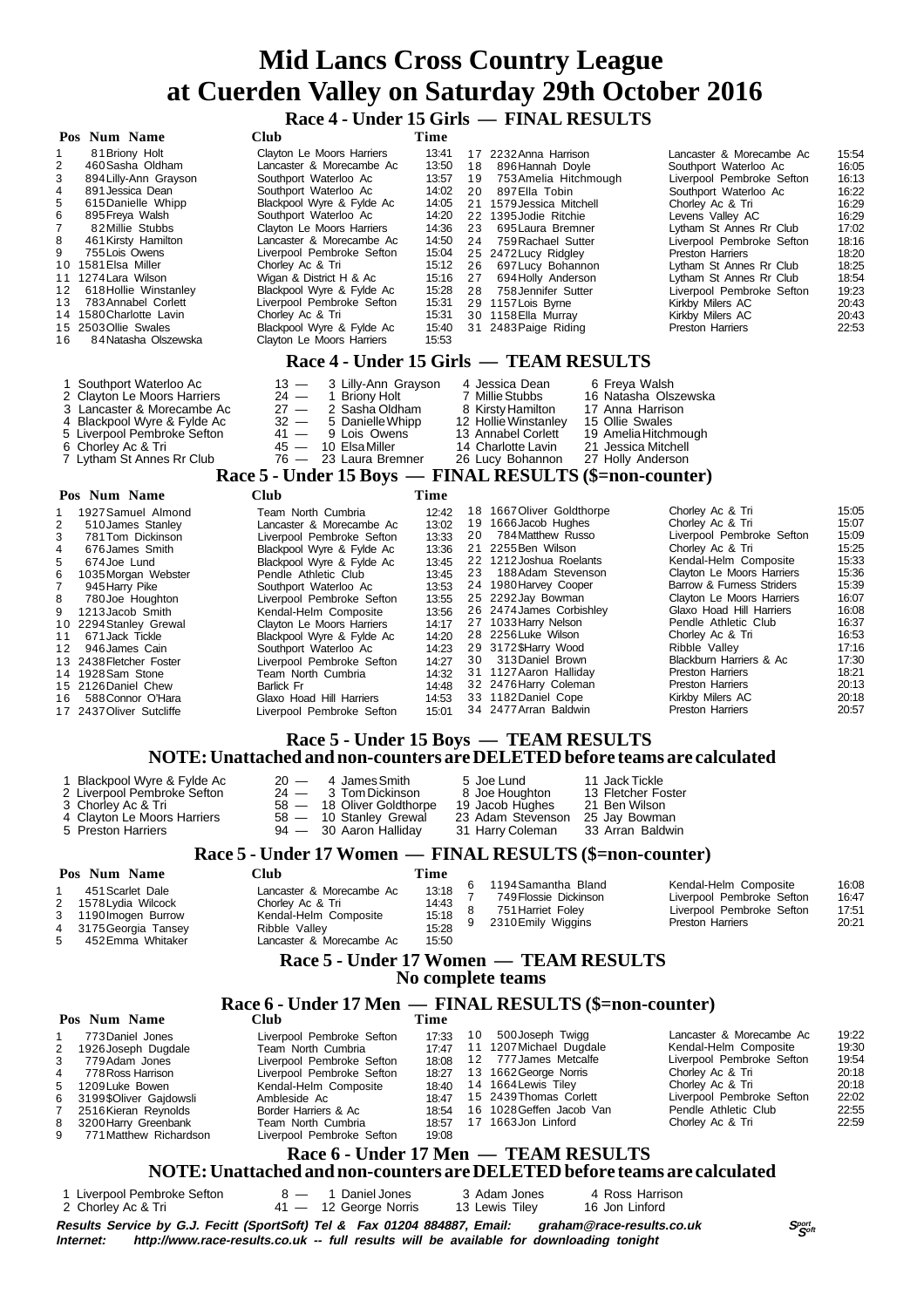# **Race 6 - Ladies over 18**

|          | Pos Num Name Cat/Pos                                    |         | <b>Club</b>                                                       | Time           |                                                                                       |    |                                                                   |                |
|----------|---------------------------------------------------------|---------|-------------------------------------------------------------------|----------------|---------------------------------------------------------------------------------------|----|-------------------------------------------------------------------|----------------|
| 1        | 608 Emily Japp                                          | L.      | 1 Blackpool Wyre & Fylde Ac                                       | 19:19          | 84 2519 Heather Travis                                                                |    | L3526 Glaxo Hoad Hill Harriers                                    | 27:20          |
| 2        | 738 Kirsty Longley                                      |         | L35 1 Liverpool Pembroke Sefton                                   | 19:41          | 85<br>67 Sarah Helliwell                                                              |    | L3527 Clayton Le Moors Harriers                                   | 27:36          |
| 3        | 2512 Hannah Delany                                      |         | L <sub>20</sub> 1 Liverpool Harriers & Ac<br>4 Barlick Fr         | 19:55<br>20:24 | 86 1393 Liz McNally<br>87 2391 Louise McKenna                                         |    | L4522 Levens Valley AC<br>L3528 Red Rose Road Runners             | 27:42<br>27:56 |
| 4<br>5   | 2063 Sarah Tipler<br>1988 Rhiannon Douglas              | L<br>L  | 5 Border Harriers & Ac                                            | 20:42          | 34 Jean Knightley<br>88                                                               |    | L55 6 Clayton Le Moors Harriers                                   | 27:58          |
| 6        | 740 Helen Sahgal                                        | L       | 6 Liverpool Pembroke Sefton                                       | 20:46          | 89 2520 Amanda Jenkins                                                                | L. | 89 Glaxo Hoad Hill Harriers                                       | 28:02          |
| 7        | 1986 Clare McKeown                                      |         | L45 1 Border Harriers & Ac                                        | 21:16          | 90 2522 Joanne Pennington L3529 Kendal                                                |    |                                                                   | 28:04          |
| 8        | 2490\$Eleanor Bolton                                    |         | L20 2 Ribble Valley                                               | 21:20          | 91 2523 Sarah Grayson                                                                 |    | L3530 Southport Waterloo Ac                                       | 28:06          |
| 9        | 1940 Katie Waite<br>10 2478 Kristin Vabo                | L       | 9 Barrow & Furness Striders                                       | 21:26<br>21:26 | 92 2160 Gillian Pryor<br>93 1703 Joan Gouldthorpe                                     |    | L3531 Thornton-Cleveleys RC<br>L55 7 Red Rose Road Runners        | 28:18<br>28:20 |
| 11       | 687 Joanna Goorney                                      | L       | 10 Lancaster University<br>L45 2 Lytham St Annes Rr Club          | 21:38          | 94<br>958 Carolyn Kevan                                                               |    | L55 8 Kendal                                                      | 28:32          |
|          | 12 1234 Tracey Dutton                                   |         | L45 3 Wigan & District H & Ac                                     | 21:46          | 873 Sue Cooper<br>95                                                                  |    | L55 9 Southport Waterloo Ac                                       | 28:36          |
| 13       | 611 Jessica Rogers                                      |         | L20 3 Blackpool Wyre & Fylde Ac                                   | 22:20          | 96<br>959 Susan Booth                                                                 |    | L5510 Kendal                                                      | 28:47          |
|          | 14 2056 Jennifer Hird                                   |         | L35 2 Barlick Fr                                                  | 22:28          | 97 2361 Susan Tonge                                                                   |    | L5511 Red Rose Road Runners<br>L65 1 Southport Waterloo Ac        | 28:54<br>29:00 |
| 16       | 15 2402 Jenny Wren<br>816 Catherine Carrdus             | L.      | 15 Preston Harriers<br>L45 4 Wesham Road Runners & Ac             | 22:31<br>22:43 | 872 Sue Stewart<br>98<br>99<br>684 Julia Rolfe                                        |    | L4523 Lytham St Annes Rr Club                                     | 29:00          |
|          | 17 2055 Rachel Villiers                                 |         | L35 3 Barlick Fr                                                  | 22:45          | 49Janine Pollard<br>100                                                               |    | L4524 Clayton Le Moors Harriers                                   | 29:02          |
| 18       | 337 Lynn Manir-Jolley                                   |         | L35 4 Wigan Phoenix                                               | 22:53          | 101 2356 Amanda Bradbury                                                              |    | L 101 Southport Waterloo Ac                                       | 29:11          |
|          | 19 2487 Evelyn Dugdale                                  |         | L45 5 Helm Hill Runners                                           | 22:56          | 102<br>6 Sheena Cottam                                                                |    | L4525 Garstang                                                    | 29:15          |
|          | 20 1933 Lynn Murray                                     |         | L45 6 Barrow & Furness Striders                                   | 22:57          | 103 2461 Jane Hylands                                                                 |    | L4526 Clayton Le Moors Harriers                                   | 29:17<br>29:21 |
|          | 21 1250 Laura Dootson<br>22 1367 Anna Wade              | L.<br>L | 21 Wigan & District H & Ac                                        | 23:07<br>23:09 | 104 682 Pamela Hardman<br>105 805 Bernadette Dickinson L4527 Wesham Road Runners & Ac |    | L5512 Lytham St Annes Rr Club                                     | 29:23          |
|          | 23 1936 Jill Seddon                                     |         | 22 Riversway Roadrunners<br>L35 5 Barrow & Furness Striders       | 23:18          | 106 996Zsofia Belteki                                                                 |    | L 106 Lancaster University                                        | 29:26          |
|          | 24 2054 Leanne Dinsdale                                 |         | L35 6 Barlick Fr                                                  | 23:28          | 1071474Deborah Stevenson L3532 Trawden AC                                             |    |                                                                   | 29:33          |
| 25       | 826 Emma Pass                                           | L.      | 25 Wesham Road Runners & Ac                                       | 23:42          | 108 881 Claire Doherty                                                                |    | L3533 Southport Waterloo Ac                                       | 29:36          |
| 26       | 742 Vicky Jones                                         | L.      | 26 Liverpool Pembroke Sefton                                      | 23:43          | 109 2161 Sarah Scott                                                                  |    | L3534 Thornton-Cleveleys RC                                       | 29:40          |
| 28       | 27 2168 Jenny Clark<br>995 Lizzie Hebbert               |         | L35 7 Thornton-Cleveleys RC                                       | 23:43<br>23:45 | 110 2489 Sarah Murphy<br>1111053 Melanie Haworth                                      |    | L 110 Thornton-Cleveleys RC<br>L3535 Preston Harriers             | 29:44<br>29:46 |
|          | 29 1372 Alison Thomson                                  | L<br>L. | 28 Lancaster University<br>29 Riversway Roadrunners               | 24:00          | 112 880 Helen Lodge                                                                   |    | L4528 Southport Waterloo Ac                                       | 29:48          |
|          | 30 1055 Emma Essex-Crosby L35 8 Preston Harriers        |         |                                                                   | 24:00          | 113 2484 Gina Bellhouse                                                               |    | L4529 Southport Waterloo Ac                                       | 29:52          |
| 31       | 70 Elizabeth Mullan                                     | L.      | 31 Clayton Le Moors Harriers                                      | 24:04          | 114 2330 Tranya Barlow                                                                |    | L4530 Wesham Road Runners & Ac                                    | 29:54          |
| 32       | 688 Melanie Koth                                        |         | L35 9 Lytham St Annes Rr Club                                     | 24:15          | 115 1225 Pauline Foster                                                               |    | L5513 Wigan & District H & Ac                                     | 29:59          |
|          | 33 1931 Kath Crisp<br>34 2368 Anna Shaw                 | L.      | L45 7 Barrow & Furness Striders<br>34 Glaxo Hoad Hill Harriers    | 24:24<br>24:38 | 116 1930 Catherine Grisdale<br>117 812 Diane Blagden                                  |    | L5514 Barrow & Furness Striders<br>L4531 Wesham Road Runners & Ac | 30:01<br>30:23 |
|          | 35 1944Zoe Travers                                      |         | L20 4 Barrow & Furness Striders                                   | 24:40          | 118                                                                                   |    | 44 Adrienne Olszewska L4532 Clayton Le Moors Harriers             | 30:31          |
|          | 36 1934 Kerry Travers                                   |         | L45 8 Barrow & Furness Striders                                   | 24:41          | 119 2511 Kirsten Burnett                                                              |    | L3536 Lytham St Annes Rr Club                                     | 30:39          |
|          | 37 2386 Lindsey Berends                                 |         | L3510 Preston Harriers                                            | 24:42          | 120 603 Dawn Maher                                                                    |    | L 120 Blackpool Wyre & Fylde Ac                                   | 30:44          |
| 38       | 12Amie McAvoy                                           | L.      | 38 Garstang                                                       | 24:42          | 121 1711 Alison Mercer                                                                |    | L4533 Red Rose Road Runners                                       | 30:53          |
|          | 39 1044 Marian Hesketh<br>40 1913 Heather Eccles        | L.      | L55 1 Preston Harriers<br>40 Team North Cumbria                   | 24:44<br>24:44 | 122 2403 Fran Hodskinson<br>123 1364 Emma Jackson                                     |    | L4534 Wesham Road Runners & Ac<br>L3537 Riversway Roadrunners     | 30:57<br>31:00 |
| 41       | 542 Stephanie Gillies                                   |         | L45 9 Glaxo Hoad Hill Harriers                                    | 24:45          | 124 1365 Louise Facey                                                                 |    | L3538 Riversway Roadrunners                                       | 31:01          |
|          | 42 1229 Jacqui Jones                                    |         | L4510 Wigan & District H & Ac                                     | 24:50          | 5 Julia Patefield<br>125                                                              |    | L4535 Garstang                                                    | 31:05          |
| 43       | 600 Stasia Bligh                                        |         | L3511 Blackpool Wyre & Fylde Ac                                   | 24:51          | 126 1737 Ginny Ritchens                                                               |    | L3539 Red Rose Road Runners                                       | 31:06          |
| 44       | 345 Lara Smith                                          | L.      | 44 Wigan Phoenix                                                  | 24:52          | 127 2399 Aimee Grime<br>128 2392 Melanie Lowe                                         |    | L 127 Red Rose Road Runners<br>L3540 Red Rose Road Runners        | 31:08<br>31:09 |
| 45<br>46 | 886 Tracy Allan<br>65Donna Airey                        | L.      | 45 Southport Waterloo Ac<br>L3512 Clayton Le Moors Harriers       | 24:55<br>25:01 | 129 2446 Nicola Muller                                                                |    | L 129 Barlick Fr                                                  | 31:21          |
|          | 47 1051 Loy Kalasiram                                   |         | L4511 Preston Harriers                                            | 25:02          | 130 2531 Deborah Terras                                                               |    | L4536 Blackpool Wyre & Fylde Ac                                   | 31:30          |
|          | 48 2051 Rachel Lowther                                  |         | L3513 Barlick Fr                                                  | 25:06          | 131 538 Rachel Ashton                                                                 |    | L5515 Glaxo Hoad Hill Harriers                                    | 31:38          |
|          | 49 2062 Laura Craig                                     | L.      | 49 Barlick Fr                                                     | 25:15          | 132<br>1 Mary Hewitt                                                                  |    | L5516 Garstang                                                    | 31:52          |
| 50       | 683 Barbara Holmes<br>51 2351 Shan Preece               | L.      | L55 2 Lytham St Annes Rr Club<br>51 Lancaster University          | 25:15<br>25:18 | 133 876 Lynne Vickers<br>134 1709 Karen Clark                                         |    | L4537 Southport Waterloo Ac<br>L5517 Red Rose Road Runners        | 31:55<br>31:59 |
|          | 52 1477 Louise Baron                                    |         | L3514 Trawden AC                                                  | 25:19          | 1351046Sue Wickham                                                                    |    | L5518 Preston Harriers                                            | 32:02          |
|          | 53 2473 Amanda Ridgley                                  |         | L3515 Preston Harriers                                            | 25:21          | 136 2491 Michelle Jolly                                                               |    | L4538 Red Rose Road Runners                                       | 32:06          |
| 54       | 405 Susan Fletcher                                      |         | L3516 Astley & Tyldesley RR                                       | 25:23          | 137 2371 \$Clare Shannon                                                              |    | L4539 Wigan Phoenix                                               | 32:11          |
|          | 55 2312Michelle Abbott                                  |         | L3517 Clayton Le Moors Harriers                                   | 25:24          | 138 1241 Amanda Borthwick L35 41 Wigan & District H & Ac<br>139 400 Tracy Loughrey    |    |                                                                   | 32:26          |
| 56       | 594 Bev Wright<br>57 1369 Charlotte Ashford             | L.      | L55 3 Blackpool Wyre & Fylde Ac<br>57 Riversway Roadrunners       | 25:26<br>25:38 | 140 1153 Helen Kelsall                                                                |    | L4540 Astley & Tyldesley RR<br>L3542 Kirkby Milers AC             | 32:33<br>32:46 |
|          | 58 1935 Yvonne Morrell                                  |         | L3518 Barrow & Furness Striders                                   | 25:41          | 141 2311 Olga Wiggins                                                                 |    | L3543 Preston Harriers                                            | 33:11          |
| 59       | 597 Laura Lawler                                        |         | L4512 Blackpool Wyre & Fylde Ac                                   | 25:45          | 1421043 Judith Deakin                                                                 |    | L65 2 Preston Harriers                                            | 33:16          |
|          | 60 2164 Caroline McLaughlan L3519 Thornton-Cleveleys RC |         |                                                                   | 25:46          | 143 2165 Debbie Hindley                                                               |    | L3544 Thornton-Cleveleys RC                                       | 33:29          |
| 61       | 1227 Caroline Rasburn                                   |         | L4513 Wigan & District H & Ac                                     | 25:47          | 144 2166 Kirsty Waywell<br>145 878 Elaine Sutton                                      |    | L3545 Thornton-Cleveleys RC<br>L4541 Southport Waterloo Ac        | 34:03<br>34:08 |
| 63       | 62 1373 Annabelle Caton<br>884 Michelle Spencer         |         | L 62 Riversway Roadrunners<br>L3520 Southport Waterloo Ac         | 25:55<br>25:57 | 146 2152 Bev Mason                                                                    |    | L4542 Thornton-Cleveleys RC                                       | 34:41          |
| 64       | 806Tracey Hulme                                         |         | L4514 Wesham Road Runners & Ac                                    | 25:58          | 147 2162 Victoria Wrigley                                                             |    | L3546 Thornton-Cleveleys RC                                       | 34:41          |
| 65       | 606 Becky Rogers                                        | L.      | 65 Blackpool Wyre & Fylde Ac                                      | 25:59          | 148 36 Susan Allen                                                                    |    | L5519 Clayton Le Moors Harriers                                   | 34:43          |
|          | 66 2431 Victoria Duckett                                |         | L3521 Preston Harriers                                            | 25:59          | 149 1731 Louise Walsh                                                                 |    | L3547 Red Rose Road Runners                                       | 34:49          |
| 67       | 595 Karen Dunford                                       |         | L4515 Blackpool Wyre & Fylde Ac                                   | 26:04<br>26:08 | 150 541 Karen Morgan<br>151 2445 Celia Bell                                           |    | L4543 Glaxo Hoad Hill Harriers<br>L4544 Southport Waterloo Ac     | 34:51<br>35:02 |
| 69       | 68 2366 Sarah Bouffler<br>824 Jenn Thompson             |         | L3522 Barrow & Furness Striders<br>L3523 Wesham Road Runners & Ac | 26:14          | 152 60 Judith Carey                                                                   |    | L3548 Clayton Le Moors Harriers                                   | 35:04          |
| 70       | 596 Andrea Smith                                        |         | L4516 Blackpool Wyre & Fylde Ac                                   | 26:28          | 153 2169 Sarah Barton                                                                 |    | L3549 Thornton-Cleveleys RC                                       | 35:23          |
| 71       | 46 Joanne Bennett                                       |         | L4517 Clayton Le Moors Harriers                                   | 26:30          | 154 1048 Angela Tranter                                                               |    | L4545 Preston Harriers                                            | 35:45          |
|          | 72 1939 Leanne Jackson                                  | L.      | 72 Barrow & Furness Striders                                      | 26:30          | 155 681 Sylvia Gittins                                                                |    | L65 3 Lytham St Annes Rr Club                                     | 35:52          |
| 73       | 689 Louisa Denye                                        |         | L3524 Lytham St Annes Rr Club                                     | 26:41          | 156 1049 Kari Edwards<br>157 874 Jane Blacklin                                        |    | L4546 Preston Harriers<br>L5520 Southport Waterloo Ac             | 36:33<br>37:05 |
| 74       | 398 Linda Whittaker<br>75 1697 Diane Priestley          |         | L4518 Astley & Tyldesley RR<br>L55 4 Kendal                       | 26:43<br>26:45 | 158 1729 Wendy McNair                                                                 |    | L3550 Red Rose Road Runners                                       | 37:10          |
| 76       | 2060 Karen Naylor                                       | L       | 76 Barlick Fr                                                     | 26:51          | 159 1721 Diane Hill                                                                   |    | L4547 Red Rose Road Runners                                       | 37:46          |
| 77       | 877 Carole James                                        |         | L4519 Southport Waterloo Ac                                       | 26:56          | 160 32 Christine Leathley                                                             |    | L65 4 Clayton Le Moors Harriers                                   | 38:26          |
|          | 78 1752 Claire Shaw                                     | L       | 78 Red Rose Road Runners                                          | 26:58          | 161 2155 Lynn Shaw                                                                    |    | L4548 Thornton-Cleveleys RC                                       | 39:06          |
| 79<br>80 | 741 Kirsty Mackenzie<br>803 Kath Hoyer                  | L       | 79 Liverpool Pembroke Sefton<br>L55 5 Wesham Road Runners & Ac    | 26:59<br>27:00 | 162 2149 Karen Livesey<br>163 680 Dawn Lock                                           |    | L4549 Thornton-Cleveleys RC<br>L65 5 Lytham St Annes Rr Club      | 39:09<br>42:33 |
|          | 81 1574 Jane Bowles                                     |         | L4520 Chorley Ac & Tri                                            | 27:02          | 164 1722 Ramona Mulligan                                                              |    | L4550 Red Rose Road Runners                                       | 43:44          |
| 82       | 819 Sharon Cooper                                       |         | L3525 Wesham Road Runners & Ac                                    | 27:06          | 1651705 Janet Saynor                                                                  |    | L5521 Red Rose Road Runners                                       | 45:05          |
|          | 83 2467 Dawn Tibbs                                      |         | L4521 Trawden AC                                                  | 27:12          |                                                                                       |    |                                                                   |                |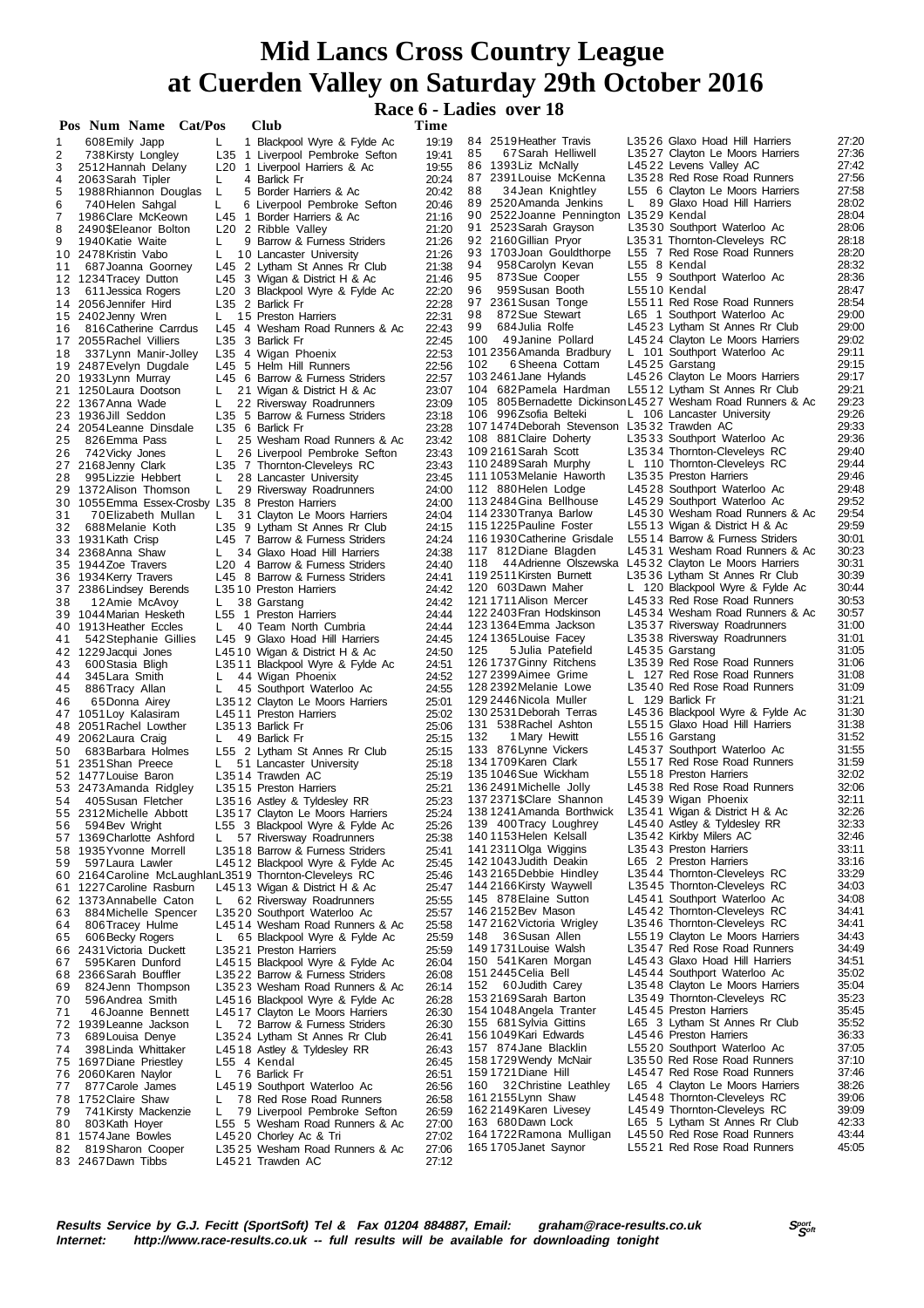#### **Race 6 - Ladies over 18 — TEAM RESULTS NOTE: Unattached and non-counters are DELETED before teams are calculated** 1 Barlick Fr 33 — 4 Sarah Tipler 13 Jennifer Hird 16 Rachel Villiers 2 Liverpool Pembroke Sefton 33 — 2 Kirsty Longley 6 Helen Sahgal 25 Vicky Jones 3 Barrow & Furness Striders 49 — 8 Katie Waite 19 Lynn Murray 22 Jill Seddon 4 Blackpool Wyre & Fylde Ac 55 - 1 Emily Japp 12 Jessica Rogers 42 Stasia Bligh<br>5 Wigan & District H & Ac 72 - 11 Tracey Dutton 20 Laura Dootson 41 Jacqui Jones<br>6 Preston Harriers 79 - 14 Jenny Wren 29 Emma Essex-Crosby36  $5 \text{ Wigan } 8 \text{ District H } 8 \text{ Ac}$ <br>  $6 \text{ Preston Harris}$   $72 - 11 \text{ Tracy Dutton}$   $20 \text{ A} \text{Temp Wren}$   $29 - 14 \text{ Jenny Wren}$   $29$  6 Preston Harriers 79 — 14 Jenny Wren 29 Emma Essex-Crosby36Lindsey Berends 7 Lancaster University 86 — 9 Kristin Vabo 27 Lizzie Hebbert 50 Shan Preece 8 Lytham St Annes Rr Club 90 — 10 Joanna Goorney 31 Melanie Koth 49 Barbara Holmes 9 Barrow & Furness Striders 'B' 101 — 32 Kath Crisp 34 Zoe Travers 35 Kerry Travers 10 Wesham Road Runners & Ac 102  $-$  15 Catherine Carrdus 24 Emma Pass 63 Tracey Hulme<br>
10 Wesham Road Runners & Ac 102  $-$  15 Catherine Carrdus 24 Emma Pass 63 Tracey Hulme<br>
11 Riversway Roadrunners 105  $-$  21 Anna Wade 28 11 Riversway Roadrunners 105 — 21 Anna Wade 28 Alison Thomson 56 Charlotte Ashford 12 Barlick Fr 'B' 118 — 23 Leanne Dinsdale 17 Rachel Lowther 48 Laura Craig<br>12 Barlick Fr 'B' 118 — 23 Leanne Dinsdale 17 Rachel Lowther 48 Laura Craig<br>13 Clayton Le Moors Harriers 129 — 30 Elizabeth Mullan 45 Donna Airey 13 Clayton Le Moors Harriers 129 — 30 Elizabeth Mullan 45 Donna Airey 54 Michelle Abbott<br>14 Preston Harriers 129 - 38 Marian Hesketh 46 Loy Kalasiram 52 Amanda Ridgley 14 Preston Harriers 'B' 136 — 38 Marian Hesketh 46 Loy Kalasiram 52 Amanda Ridgley 15 Glaxo Hoad Hill Harriers 156 — 33 Anna Shaw 40 Stephanie Gillies 83 Heather Travis 16 Thornton-Cleveleys RC 176 — 26 Jenny Clark 59 Caroline McLaughlan91Gillian Pryor<br>17 Blackpool Wyre & Fylde Ac 'B' 177 — 55 Bev Wright 58 Laura Lawler 64 Becky Rogers<br>18 Southport Waterloo Ac 182 — 44 Tracy Allan 62 Mich 17 Blackpool Wyre & Fylde Ac 'B' 177 — 55 Bev Wright 58 Laura Lawler 64 Becky Rogers 18 Southport Waterloo Ac 182 — 44 Tracy Allan 62 Michelle Spencer 76 Carole James 19 Wesham Road Runners & Ac 'B' 228 — 68 Jenn Thompson 79 Kath Hoyer 81 Sharon Cooper<br>20 Trawden AC 239 — 51 Louise Baron 82 Dawn Tibbs 106 Deborah Stevenson 20 Trawden AC 239 — 51 Louise Baron 82 Dawn Tibbs 106 Deborah Stevenson 21 Clayton Le Moors Harriers 'B' 241 — 70 Joanne Bennett 84 Sarah Helliwell 87 Jean Knightley 22 Red Rose Road Runners 255 - 77 Claire Shaw 86 Louise McKenna 92 Joan Gouldthorpe<br>23 Kendal 24 Garstang 266 - 74 Diane Priestley 89 Joanne Pennington 93 Carolyn Kevan<br>24 Garstang 282 - 37 Amie McAvoy 101 Sheena Cottam 12 23 Kendal 256 — 74 Diane Priestley 89 Joanne Pennington 93 Carolyn Kevan 24 Garstang 262 — 37 Amie McAvoy 101 Sheena Cottam 124 Julia Patefield 24 Garstang 262 - 27 Amie McAvoy 200 121 Sheena Cottam 124 Julia Patefield<br>25 Astley & Tyldesley RR 263 - 53 Susan Fletcher 73 Linda Whittaker 137 Tracy Loughrey<br>26 Lytham St Annes Rr Club 18' 273 - 72 Louisa Denye 98 Juli 26 Lytham St Annes Rr Club 'B' 273 - 72 Louisa Denye 98 Julia Rolfe 103 Pamela Hardi<br>27 Southport Waterloo Ac 'B' 281 - 90 Sarah Grayson 94 Sue Cooper 97 Sue Stewart 27 Southport Waterloo Ac 'B' 281 — 90 Sarah Grayson 94 Sue Cooper 97 Sue Stewart<br>28 Riversway Roadrunners 'B' 306 — 61 Annabelle Caton 122 Emma Jackson 123 Louise Facey 28 Riversway Roadrunners 'B' 306 — 61 Annabelle Caton 122 Emma Jackson 123 Louise Facey 29 Wigan & District H & Ac 'B' 310 — 60 Caroline Rasburn 114 Pauline Foster 136 Amanda Borthwick 30 Red Rose Road Runners 'B' 341 — 96 Susan Tonge 120 Alison Mercer 125 Ginny Ritchens 31 Thornton-Cleveleys RC <sup>'B'</sup> 310 - 60 Caroline Rasburn 114 Pauline Foster 136 Amanda Borthwick<br>30 Red Rose Road Runners 'B' 341 - 96 Susan Tonge 120 Alison Mercer 125 Ginny Ritchens<br>31 Thornton-Cleveleys RC 'B' 358 - 108 31 Homen Signals in 1986 and 130 Glaxo Hoad Hill Harriers  **Race 6 - Ladies under 20 Pos Num Name Cat/Pos Club 1 2512 Time**<br>1 2512 Hannah Delany 1.20 1 Liverpool Harriers & Ac 19:5 1 20 1 Liverpool Harriers & Ac 19:55<br>1 20 2 Ribble Valley 21:20 2 2490\$Eleanor Bolton L20 2 Ribble Valley 21:20  **Race 6 - Ladies under 20 — TEAM RESULTS No complete teams Race 6 - Ladies over 35 — TEAM RESULTS NOTE: Unattached and non-counters are DELETED before teams are calculated** 1 Barlick Fr **24 — 5 Jennifer Hird** 7 Rachel Villiers 12 Leanne Dinsdale<br>
2 Barrow & Furness Striders 37 — 10 Lynn Murray 11 Jill Seddon 16 Kath Crisp<br>
3 Lytham St Annes Rr Club 44 — 3 Joanna Goorney 15 Melanie Koth 26 Bar 2 Barrow & Furness Striders 37 - 10 Lynn Murray 11 Jill Seddon 16 Kath Crisp 3 Lytham St Annes Rr Club 44 — 3 Joanna Goorney 15 Melanie Koth 26 Barbara Holmes 4 Preston Harriers 61 — 51 — 14 Emma Essex-Crosby18 Lindsey Berends 19 Marian Hesketh<br>5 Wigan & District H & Ac 60 — 4 Tracey Dutton 21 Jacqui Jones 35 Caroline Rasburn 5 Wigan & District H & Ac 60 - 4 Tracey Dutton 21 Jacqui Jones 35 Caroline Rasburn 6 Wesham Road Runners & Ac 84 - 6 Catherine Carrdus 37 Tracey Hulme 41 Jenn Thompson 6 Wesham Road Runners & Ac 84 — 6 Catherine Carrdus 37 Tracey Hulme 41 Jenn Thompson<br>7 Blackpool Wyre & Fylde Ac 86 — 22 Stasia Bligh 31 Bev Wright 33 Laura Lawler 7 Blackpool Wyre & Fylde Ac  $\begin{array}{r} 86 \leftarrow 22 \text{ Stasia Bligh} \\ 8 \leftarrow 23 \text{ Donna Airey} \\ 30 \text{ Michelle Abbott} \\ 43 \text{ Joanne Bennett} \\ 9 \text{ Thorrton-Clevelevs RC.} \end{array}$  8 Clayton Le Moors Harriers 96 — 23 Donna Airey 30 Michelle Abbott 43 Joanne Bennett 9 Thornton-Cleveleys RC 106 — 13 Jenny Clark 34 Caroline McLaughlan59Gillian Pryor 9 Thornton-Cleveleys RC 106 - 13 Jenny Clark 34 Caroline McLaughlan59 Gillian Pryor<br>10 Southport Waterloo Ac 141 - 36 Michelle Spencer 147 Carole James 58 Sarah Grayson<br>11 Trawden AC 150 - 27 Louise Baron 51 Dawn Tibbs 72 11 Trawden AC 150 — 27 Louise Baron 51 Dawn Tibbs 72 Deborah Stevenson 12 Aendal 164 — 46 Diane Priestley 57 Joanne Pennington 61 Carolyn Kevan<br>13 Glaxo Hoad Hill Harriers 164 — 20 Stephanie Gillies 52 Heather Travis 92 Rachel Ashton 13 Glaxo Hoad Hill Harriers 164 — 20 Stephanie Gillies 52 Heather Travis 92 Rachel Ashton<br>Astley & Tyldesley RR 173 — 29 Susan Fletcher 45 Linda Whittaker 99 Tracy Loughrey<br>Red Rose Road Runners 179 — 55 Louise McKenna 60 3 611Jessica Rogers L20 3 Blackpool Wyre & Fylde Ac 22:20 L20 4 Barrow & Furness Striders

- 14 Astley & Tyldesley RR 173 29 Susan Fletcher 45 Linda Whittaker 99 Tracy Loughrey
- 15 Red Rose Road Runners 179 55 Louise McKenna 60 Joan Gouldthorpe 64 Susan Tonge
- 16 Garstang 249 68 Sheena Cottam 88 Julia Patefield 93 Mary Hewitt

 **Race 6 - Ladies over 45 — TEAM RESULTS NOTE: Unattached and non-counters are DELETED before teams are calculated**

1 Barrow & Furness Striders 21 — 6 Lynn Murray 7 Kath Crisp 8 Kerry Travers<br>2 Wigan & District H & Ac 30 — 3 Tracey Dutton 11 Jacqui Jones 16 Caroline Rasburn 2 Wigan & District H & Ac 30 — 3 Tracey Dutton 11 Jacqui Jones 16 Caroline Rashurn 11 Jacqui Jones 16 Caroline Rashurn 11 Jacqui Jones 16 Caroline Rashur 13 Tracey Dutton 11 Jacqui Jones 16 Caroline Rashurn 13 Wesham Road 3 Wesham Road Runners & Ac 45 - 4 Catherine Carrdus 17 Tracey Hulme 24 Kath Hoyer<br>4 Blackpool Wyre & Fylde Ac 47 - 14 Bev Wright 15 Laura Lawler 18 Karen Dunford<br>5 Lytham St Annes Rr Club 50 - 2 Joanna Goorney 13 Barbara H 4 Blackpool Wyre & Fylde Ac  $\begin{array}{r} 47 \ - 14 \ \text{Bev}$  Wright  $\begin{array}{r} 15 \ \text{Laura} \ \text{Lawler} \end{array}$  18 Karen Dunford 15 Lytham St Annes Rr Club  $\begin{array}{r} 50 \ - 2 \ \text{Joanna} \ \text{Goorney} \end{array}$  13 Barbara Holmes 35 Julia Rolfe 5 Lytham St Annes Rr Club 50 — 2 Joanna Goorney 13 Barbara Holmes 35 Julia Rolfe 6 Preston Harriers 77 — 9 Marian Hesketh 12 Loy Kalasiram 56 Sue Wickham 7 Kendal 84 — 22 Diane Priestley 30 Carolyn Kevan 32 Susan Booth 8 Clayton Le Moors Harriers  $84 - 20$  Joanne Bennett 28 Jean Knightley 36 Janine Pollard<br>9 Southport Waterloo Ac  $88 - 23$  Carole James 31 Sue Cooper 34 Sue Stewart 9 Southport Waterloo Ac 88 - 23 Carole James 31 Sue Cooper 34 Sue Stewart<br>10 Red Rose Road Runners 110 - 29 Joan Gouldthorpe 33 Susan Tonge 48 Alison Mercer<br>11 Glaxo Hoad Hill Harriers 125 - 10 Stephanie Gillies 52 Rachel 10 Red Rose Road Runners 110 — 29 Joan Gouldthorpe 33 Susan Tonge 48 Alison Mercer Glaxo Hoad Hill Harriers 125 — 10 Stephanie Gillies 52 Rachel Ashton 63 Karen Morgan Garstang 140 — 37 Sheena Cottam 50 Julia Patefield 53 Mary Hewitt 12 Garstang 140 — 37 Sheena Cottam 50 Julia Patefield 53 Mary Hewitt 13 Thornton-Cleveleys RC 204 — 61 Bev Mason 71 Lynn Shaw 72 Karen Livesey  **Race 6 - Ladies over 55 — TEAM RESULTS NOTE: Unattached and non-counters are DELETED before teams are calculated** 1 Kendal 18 Medal 22 — 4 Diane Priestley 8 Carolyn Kevan 10 Susan Booth<br>2 Red Rose Road Runners 36 — 7 Joan Gouldthorpe 11 Susan Tonge 18 Karen Clark 2 Red Rose Road Runners 36 - 7 Joan Gouldthorpe 11 Susan Tonge 18 Karen Clark<br>3 Lytham St Annes Rr Club 37 - 2 Barbara Holmes 13 Pamela Hardman 22 Sylvia Gittins<br>40 - 1 Marian Hesketh 19 Sue Wickham 20 Judith Deakin 3 Lytham St Annes Rr Club 37 — 2 Barbara Holmes 13 Pamela Hardman 22 Sylvia Gittins 4 Preston Harriers 40 — 1 Marian Hesketh 19 Sue Wickham 20 Judith Deakin 5 Southport Waterloo Ac  $\begin{array}{ccc} 44 - 9 & \text{Sue Cooper} & 12 & \text{Sue Stewart} & 23 & \text{Jane Blacklin} \\ 6 & \text{Calayton Le Moors Harris} & 51 - 6 & \text{Jean Knightley} & 21 & \text{Susan Allen} & 24 & \text{Christine Leathley} \end{array}$ Clayton Le Moors Harriers

> **Race 6 - Ladies over 65 — TEAM RESULTS No complete teams**

**Results Service by G.J. Fecitt (SportSoft) Tel & Fax 01204 884887, Email: graham@race-results.co.uk Segetical Segetical Segetical Segetical Segetical Segetical Segetical Segetical Segetical Segetical Results.co.uk of the** http://www.race-results.co.uk -- full results will be available for downloading tonight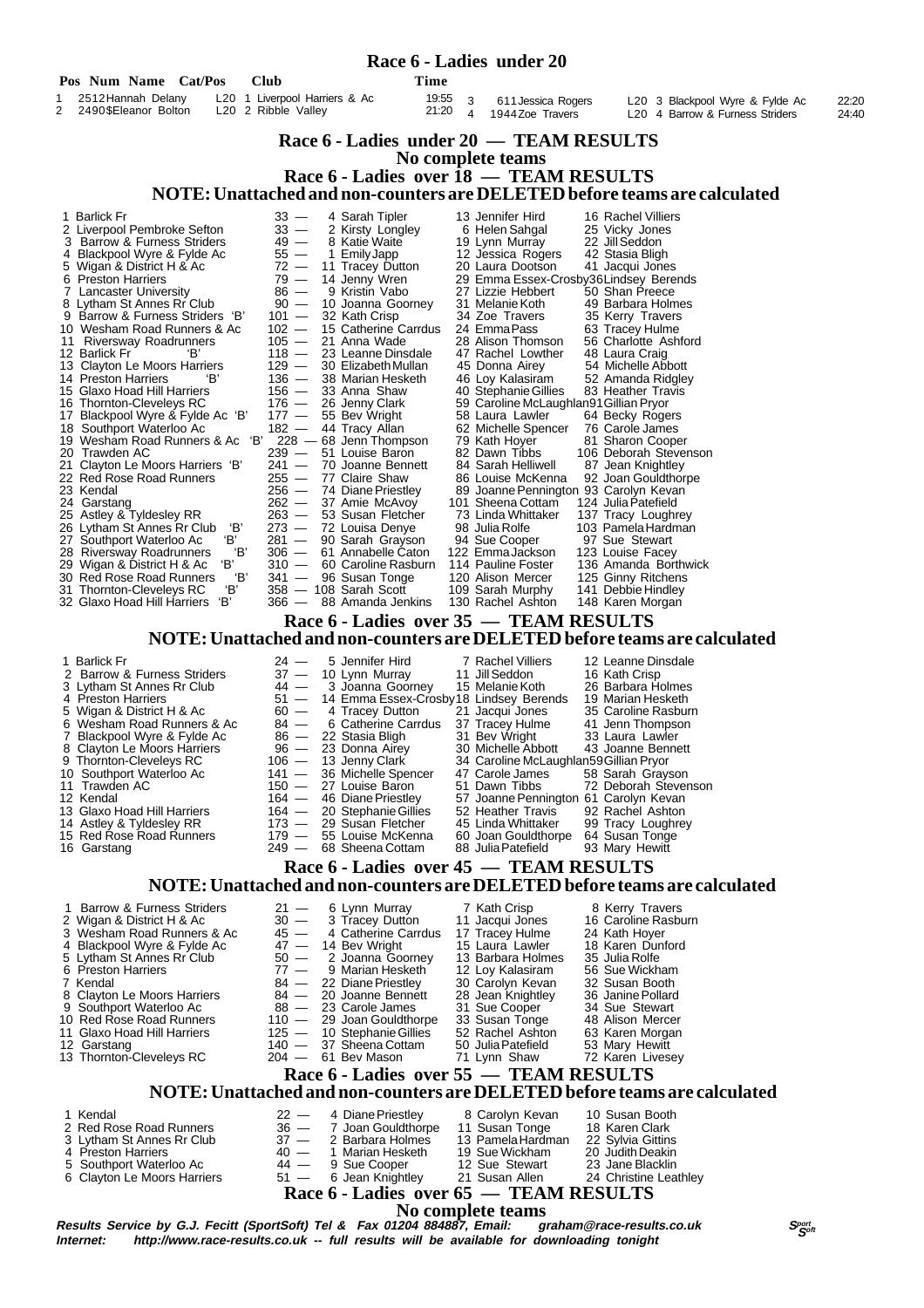**Senior Men — FINAL RESULTS (\$=non-counter)** 

|          | Pos Num Name Cat/Pos                                     | Club                                                               | Time           |                                                    |                                                                    |                |
|----------|----------------------------------------------------------|--------------------------------------------------------------------|----------------|----------------------------------------------------|--------------------------------------------------------------------|----------------|
| 1        | 2012 James Douglas                                       | Border Harriers & Ac                                               | 32:42          | 86 1099 David Watson                               | V4030 Preston Harriers                                             | 40:54          |
| 2        | 988 Alasdair Russell                                     | Kendal                                                             | 32:48          | 87 2480 Ben Francis                                | Lancaster University                                               | 40:55          |
| 3        | 2485 Michael Cayton                                      | Horwich R M I Harriers                                             | 32:52          | 88 1411 Mark Hanson<br>89 1833 Samuel Harrison     | V4031 Burnley Ac<br>Red Rose Road Runners                          | 41:00<br>41:08 |
| 4<br>5   | 1971 Phil Waite<br>2113 Thomas Corrigan                  | Barrow & Furness Striders<br><b>Barlick Fr</b>                     | 33:01<br>33:16 | 90<br>495 Joesph Hobbs                             | Lancaster & Morecambe Ac                                           | 41:09          |
| 6        | 1660Adam Sciacca                                         | Chorley Ac & Tri                                                   | 33:35          | 91<br>575 Andy Jackson                             | V4032 Glaxo Hoad Hill Harriers                                     | 41:12          |
| 7        | 1110 Daniel Bebbington                                   | <b>Preston Harriers</b>                                            | 33:42          | 92<br>381 John Morrissey                           | Wigan Phoenix                                                      | 41:14          |
| 8        | 938 Ben Johnson                                          | Southport Waterloo Ac                                              | 33:58          | 93<br>969 Dave Wilkinson                           | V50 7 Kendal                                                       | 41:14          |
| 9        | 176 Danny Collinge                                       | Clayton Le Moors Harriers                                          | 34:05          | 94<br>925 Richard Talbot<br>95 1104 Chris Wales    | V4033 Southport Waterloo Ac<br>V4034 Preston Harriers              | 41:16<br>41:17 |
| 11       | 10 1973 Ross Campbell<br>494 William Onek                | Barrow & Furness Striders<br>Lancaster & Morecambe Ac              | 34:08<br>34:10 | 96 2194 James Duffy                                | Thornton-Cleveleys RC                                              | 41:22          |
|          | 12 2123 James Craig                                      | Barlick Fr                                                         | 34:24          | 421 Simon Ford<br>97                               | V4035 Astley & Tyldesley RR                                        | 41:25          |
|          | 13 2105 lan Livesey                                      | <b>Barlick Fr</b>                                                  | 34:35          | 98 2345 Stephen Woodruffe                          | V50 8 Red Rose Road Runners                                        | 41:31          |
|          | 14 2331 Jed Bartlett                                     | Barrow & Furness Striders                                          | 34:47          | 99<br>417 Gareth Jones                             | V4036 Astley & Tyldesley RR                                        | 41:33          |
|          | 15 1100 Gethin Butler                                    | V40 1 Preston Harriers                                             | 35:15          | 100 1388 Pete Manning<br>101 2506 Alec Fowler      | Riversway Roadrunners<br>U2010 Lancaster University                | 41:35<br>41:36 |
| 16       | 166 Matt Perry<br>17 2119 Marc Hartley                   | Clayton Le Moors Harriers<br><b>Barlick Fr</b>                     | 35:23<br>35:42 | 102 726 Thomas Howarth                             | Lytham St Annes Rr Club                                            | 41:38          |
|          | 18 2124 Luke Maude                                       | <b>Barlick Fr</b>                                                  | 35:44          | 1031773Kenneth Addison                             | V60 2 Red Rose Road Runners                                        | 41:40          |
|          | 19 1006 Ross Butcher                                     | U20 1 Lancaster University                                         | 35:46          | 104 1815 Paul Duffell                              | V4037 Red Rose Road Runners                                        | 41:42          |
|          | 20 1957 Bob Atkinson                                     | V50 1 Barrow & Furness Striders                                    | 35:54          | 105 1651 Chris Chamley                             | V4038 Chorley Ac & Tri                                             | 41:45          |
| 22       | 21 2422Todd Oates                                        | Barrow & Furness Striders                                          | 35:58<br>36:07 | 106 121 Kevin Davies<br>107 2352 Thomas Walker     | V50 9 Clayton Le Moors Harriers<br>Lancaster University            | 41:56<br>41:58 |
|          | 659 Daniel Hayes<br>23 2505 Philip Wilson                | Blackpool Wyre & Fylde Ac<br>Lancaster University                  | 36:12          | 108 1091 John Rainford                             | V5010 Preston Harriers                                             | 41:59          |
|          | 24 1347 Abraham Afeworki                                 | Wigan & District H & Ac                                            | 36:16          | 109 855 Jason Barlow                               | V4039 Wesham Road Runners & Ac                                     | 42:02          |
|          | 25 2423 Ryan Everett                                     | U20 2 Barrow & Furness Striders                                    | 36:19          | 110 921 Simon Tobin                                | V5011 Southport Waterloo Ac                                        | 42:06          |
|          | 26 2509 Ben Sache                                        | U20 3 Lancaster University                                         | 36:21          | 111 1970 Danny Bouffler                            | Barrow & Furness Striders                                          | 42:07          |
| 27       | 990 Robbie Ingham                                        | Kendal<br><b>Barlick Fr</b>                                        | 36:33<br>36:39 | 112 115 Brian Horrocks<br>113 2417 Alan Life       | V5012 Clayton Le Moors Harriers<br>V5013 Clayton Le Moors Harriers | 42:08<br>42:14 |
| 29       | 28 2111 Nick Treitl<br>492 Mark Leadbeater               | Lancaster & Morecambe Ac                                           | 36:39          | 114 23 Richard Jones                               | Garstang                                                           | 42:15          |
| 30       | 934 Mark Dunham                                          | Southport Waterloo Ac                                              | 36:42          | 115 1831 Barry Wheeler                             | Red Rose Road Runners                                              | 42:16          |
|          | 31 1879 Paul Massey                                      | V40 2 Horwich R M I Harriers                                       | 36:57          | 116 2369 Simon Robinson                            | Red Rose Road Runners                                              | 42:25          |
| 32       | 259 Mark Chippendale                                     | V40 3 Blackburn Harriers & Ac                                      | 37:11          | 117 723 Paul Veevers                               | Lytham St Annes Rr Club                                            | 42:33          |
|          | 33 1830 Cairon Roddy                                     | Red Rose Road Runners                                              | 37:14          | 118 2103 Tim Piggott<br>119 1791 Stuart Cann       | <b>Barlick Fr</b><br>V5014 Red Rose Road Runners                   | 42:42<br>42:45 |
| 35       | 34 1025 Thomas Marchant<br>923 Matt Thompson             | U20 4 Pendle Athletic Club<br>V40 4 Southport Waterloo Ac          | 37:23<br>37:29 | 120 2033 Richard Wells                             | V4040 Howgill Harriers                                             | 42:53          |
| 36       | 167 Jacob Watson                                         | Clayton Le Moors Harriers                                          | 37:33          | 121 2441 Andrew Foster                             | V4041 Liverpool Pembroke Sefton                                    | 43:02          |
|          | 37 2504 Jack Turner                                      | U20 5 Lancaster University                                         | 37:40          | 122 491 Ronald Hummelink                           | Lancaster & Morecambe Ac                                           | 43:08          |
|          | 38 2091 Andrew Chew                                      | <b>Barlick Fr</b>                                                  | 37:41          | 123 1538 Darren Horner                             | V4042 Trawden AC                                                   | 43:10          |
|          | 39 2517 Francois Rafferty                                | V40 5 Southport Waterloo Ac                                        | 37:45          | 124 1324 Gary Wane<br>125 862 Steve Myerscough     | Wigan & District H & Ac<br>V4043 Wesham Road Runners & Ac          | 43:19<br>43:20 |
| 41       | 40 2525 Peter Coates<br>725 Andrew Draper                | V40 6 Clayton Le Moors Harriers<br>Lytham St Annes Rr Club         | 37:46<br>38:00 | 126 663 Andrew Simm                                | Blackpool Wyre & Fylde Ac                                          | 43:24          |
|          | 42 2015Tom Nicolson                                      | Border Harriers & Ac                                               | 38:01          | 127 146 Alex Cran                                  | V4044 Clayton Le Moors Harriers                                    | 43:31          |
| 43       | 727 Christopher McCarthy                                 | Lytham St Annes Rr Club                                            | 38:03          | 128 565 Sean Dixon                                 | V5015 Glaxo Hoad Hill Harriers                                     | 43:32          |
|          | 44 3171 \$Neil Holding                                   | V50 2 West Pennine Runners                                         | 38:04          | 129 583Tom Southward                               | Glaxo Hoad Hill Harriers                                           | 43:37          |
| 45       | 151 Carl Helliwell                                       | V40 7 Clayton Le Moors Harriers                                    | 38:09          | 130 124 John Wilcock<br>24 Simon Gora<br>131       | V5016 Clayton Le Moors Harriers<br>Garstang                        | 43:40<br>43:42 |
| 46       | 152 Richard Stevenson<br>47 2459 Robert Aspinall         | V40 8 Clayton Le Moors Harriers<br>V50 3 Clayton Le Moors Harriers | 38:10<br>38:14 | 132 914 Neil Adshead                               | V5017 Southport Waterloo Ac                                        | 43:49          |
|          | 48 2087 Virgil Barton                                    | V40 9 Barlick Fr                                                   | 38:26          | 133 724 Neil Tate                                  | Lytham St Annes Rr Club                                            | 43:51          |
|          | 49 2479 Sam Settle                                       | U20 6 Lancaster University                                         | 38:27          | 134 1558 Martin Greenwood                          | Trawden AC                                                         | 43:52          |
|          | 50 2411 James Simon                                      | <b>Red Rose Road Runners</b>                                       | 38:31          | 135 972 John Jones                                 | V5018 Kendal                                                       | 43:55          |
| 51       | 861 Simon Denye                                          | V4010 Wesham Road Runners & Ac<br>Clayton Le Moors Harriers        | 38:39<br>38:44 | 136 2178 Roy Tomlinson<br>137 665 Darren Tremble   | V5019 Thornton-Cleveleys RC<br>Blackpool Wyre & Fylde Ac           | 43:57<br>43:57 |
| 52<br>53 | 165 Dave Motley<br>161 Chris Snell                       | Clayton Le Moors Harriers                                          | 38:47          | 138 2193 David Barras                              | Thornton-Cleveleys RC                                              | 43:58          |
|          | 54 2034 Brian Pennington                                 | V4011 Howgill Harriers                                             | 38:56          | 139 2374 Steven Foley                              | Horwich R M I Harriers                                             | 43:58          |
| 55       | 987 William Sisson                                       | Kendal                                                             | 38:59          | 140 2496 Paul Sparrow                              | V4045 Blackpool Wyre & Fylde Ac                                    | 43:59          |
| 56       | 2524 Andy Whaley                                         | V4012 Preston Harriers                                             | 39:01          | 141 1787 Philip Butler                             | V5020 Red Rose Road Runners                                        | 44:00          |
|          | 57 3169\$Callum Ross<br>58 2088 Carl Pawson              | U20 7 Ribble Valley<br>V4013 Barlick Fr                            | 39:04<br>39:05 | 142 1956 Pete Willacy<br>143 1828 Andrew Christie  | V5021 Barrow & Furness Striders<br>Red Rose Road Runners           | 44:02<br>44:03 |
| 59       | 372Mohamad Manir-Jolley V40 14 Wigan Phoenix             |                                                                    | 39:06          | 144 563 Gary Dover                                 | V5022 Glaxo Hoad Hill Harriers                                     | 44:05          |
|          | 60 1658 John Horrocks                                    | Chorley Ac & Tri                                                   | 39.09          | 145 1382 Steve Norris                              | V4046 Riversway Roadrunners                                        | 44:08          |
| 61       | 2507 Harry Lancaster                                     | U20 8 Lancaster University                                         | 39:11          | 146 1092 William Johnstone                         | V5023 Preston Harriers                                             | 44:10          |
|          | 62 2530 Andrew Laycock                                   | Clayton Le Moors Harriers                                          | 39:16          | 147 967 Mike Walsh                                 | V60 3 Kendal                                                       | 44:12          |
|          | 63 2218 Jordan Swift<br>64 1698 Craig Burrow             | Chorley Ac & Tri<br>V4015 Helm Hill Runners                        | 39:17<br>39:18 | 148 2079 Gary Bradley<br>149 2510 David Thomas     | V5024 Barlick Fr<br>Lancaster University                           | 44:13<br>44:14 |
| 65       | 127 Gary Wilkinson                                       | V50 4 Clayton Le Moors Harriers                                    | 39:21          | 150 1636 Bill Beckett                              | V5025 Chorley Ac & Tri                                             | 44:15          |
|          | 66 1306 Mark Morgan-Hillam V4016 Wigan & District H & Ac |                                                                    | 39:36          | 151 141 Nick Roscoe                                | V4047 Clayton Le Moors Harriers                                    | 44:18          |
| 67       | 2238 Robert Crawford                                     | V4017 Howgill Harriers                                             | 39:44          | 152 2414 Mark Wightman                             | V5026 Clayton Le Moors Harriers                                    | 44:19          |
| 68       | 868 David Taylor                                         | Wesham Road Runners & Ac                                           | 39:50          | 153 2513 Neil Forkin                               | V4048 Chorley Ac & Tri                                             | 44:33          |
| 69       | 1004 Callum Barltrop                                     | U20 9 Lancaster University                                         | 39:56          | 154 909 Rob Johnson<br>155 420 Mark Collins        | V60 4 Southport Waterloo Ac<br>V4049 Astley & Tyldesley RR         | 44:35<br>44:41 |
| 70<br>71 | 423 Neil Hughes<br>489 James Dalglesh                    | V4018 Astley & Tyldesley RR<br>V4019 Lancaster & Morecambe Ac      | 39:58<br>40:08 | 156 1631 Paul Wareing                              | V5027 Chorley Ac & Tri                                             | 44:42          |
| 72       | 3170\$Stanley Owen                                       | V60 1 Ribble Valley                                                | 40:10          | 157 2183 Peter Waywell                             | V4050 Thornton-Cleveleys RC                                        | 44:44          |
| 73       | 577 Mark Lehrle                                          | V4020 Glaxo Hoad Hill Harriers                                     | 40:20          | 158 379 Paul Weall                                 | V4051 Wigan Phoenix                                                | 44:46          |
| 74       | 1097 Alan Durney                                         | V50 5 Preston Harriers                                             | 40:23          | 159 1809 Gary Corcoran                             | V4052 Red Rose Road Runners                                        | 44:49          |
| 75       | 916John Sprackland                                       | V50 6 Southport Waterloo Ac                                        | 40:24          | 160 157 Andrew Payne<br>161 832 John Collier       | Clayton Le Moors Harriers<br>V60 5 Wesham Road Runners & Ac        | 44:51<br>45:03 |
| 76<br>77 | 571 Jeffrey Chadwick<br>1649 Robert Walsh                | V4021 Glaxo Hoad Hill Harriers<br>V4022 Chorley Ac & Tri           | 40:27<br>40:36 | 1621392 Chris Williams                             | Riversway Roadrunners                                              | 45:08          |
| 78       | 1313 Simon Baines                                        | V4023 Wigan & District H & Ac                                      | 40:42          | 163 2378 Steve Poxton                              | Red Rose Road Runners                                              | 45:10          |
| 79       | 1647 lan Leigh                                           | V4024 Chorley Ac & Tri                                             | 40:43          | 164 1556 Mark Hawthornthwaite                      | Trawden AC                                                         | 45:11          |
| 80       | 2515 Martin Quinn                                        | V4025 Chorley Ac & Tri                                             | 40:47          | 1651083Alan Appleby                                | V60 6 Preston Harriers                                             | 45:13          |
| 81       | 859 Lee Barlow                                           | V4026 Wesham Road Runners & Ac                                     | 40:48          | 166 2242 Philip Everett<br>167 2125 Scott Boardman | V4053 Barrow & Furness Striders<br>Barlick Fr                      | 45:14<br>45:15 |
| 83       | 82 1301 Mike Harris<br>171 Matthew Duckworth             | V4027 Wigan & District H & Ac<br>Clayton Le Moors Harriers         | 40:50<br>40:51 | 168 1106 Stephen Mort                              | V4054 Preston Harriers                                             | 45:18          |
|          | 84 1311 Paul Bryers                                      | V4028 Wigan & District H & Ac                                      | 40:53          | 169 711 Terry Hellings                             | V60 7 Lytham St Annes Rr Club                                      | 45:21          |
| 85       | 570 Christopher Howie                                    | V4029 Glaxo Hoad Hill Harriers                                     | 40:54          | 170 1783 Philip Davidson                           | V5028 Red Rose Road Runners                                        | 45:22          |

**Results Service by G.J. Fecitt (SportSoft) Tel & Fax 01204 884887, Email: graham@race-results.co.uk S<sup>port</sup> S<sup>ergt</sup><br>Internet: http://www.race-results.co.uk -- full results will be available for downloading tonight** http://www.race-results.co.uk -- full results will be available for downloading tonight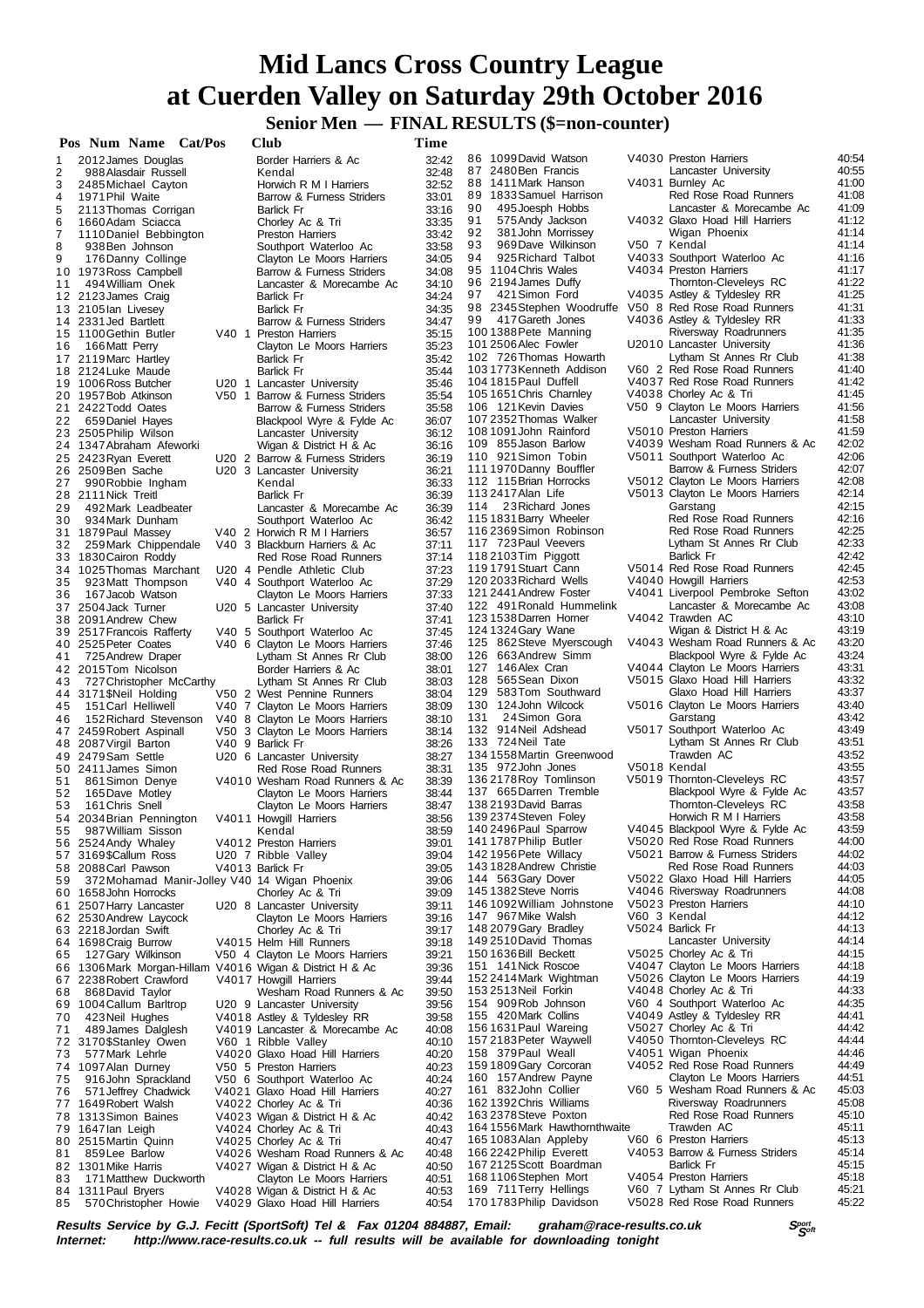175 2528 Andy Giunderson 186 1645Darran Bowles V4060 Chorley Ac & Tri 187 359Dave Bamford V5037 Wigan Phoenix 208 432 Scott Priestley 210 2106 David Cockell<br>211 836 Martin Bates 2003 1085 Kevin Hesketh V6010 Preston Harriers<br>143 Jason Pier V4066 Clayton Le Moor 222 369Stephen Porter 229 2508Ryan Casey Lancaster University 49:34

171 1788Frank Nightingale V5029 Red Rose Road Runners 45:40 172 2200Ross McKelvie Lytham St Annes Rr Club 45:41 173 2440John Dickinson V5030 Liverpool Pembroke Sefton 45:49 V5031 Astley & Tyldesley RR 45:53<br>Preston Harriers 46:00 176 485Graham Hodgson V5032 Lancaster & Morecambe Ac 46:03 177 567Phil Horrocks V5033 Glaxo Hoad Hill Harriers 46:07 178 929Martin Sutton V4055 Southport Waterloo Ac 46:11 179 2534Andy Hale V4056 Red Rose Road Runners 46:13 180 641Peter Singleton V5034 Blackpool Wyre & Fylde Ac 46:18 181 1626Mick McGeown V5035 Chorley Ac & Tri 46:20 182 145Andy Quinn V4057 Clayton Le Moors Harriers<br>1831966Mike Cooper V4058 Barrow & Furness Striders 183 1966Mike Cooper V4058 Barrow & Furness Striders 46:25 184 1964 Glen Travers 1940 59 Barrow & Furness Striders 46:30<br>185 1381 Gary Heyworth 1950 36 Riversway Roadrunners 46:35 185 1381Gary Heyworth V5036 Riversway Roadrunners 46:35 187 359Dave Bamford V5037 Wigan Phoenix 46:47 188 2408 Matthew Thorlley **Wigan Phoenix 188 2408 Matthew Thorley Wigan Phoenix 46:50**<br>189 2327 Alan Jolly **189 WIGAN WASS** 189 2327 Alan Jolly V5038 Red Rose Road Runners<br>190 722 Mark Selby Lytham St Annes Rr Club 190 722Mark Selby Lytham St Annes Rr Club 46:55 191 2196 Ian Doyle V4061 Southport Waterloo Ac 46:56<br>
192 2390 Phillip Riley V4062 Astley & Tyldesley RR 46:57 192 2390 Phillip Riley values of the Values of Astley & Tyldesley RR 46:57<br>192 2390 Phillip Riley values 2 Astley & Tyldesley RR 46:57 193 1760 V60 8 Red Rose Road Runners 46:57<br>17:02 17:02 17:02 194 970Stuart McGurk V5039 Kendal 47:02 U2011 Ribble Valley 196 1825 Gareth Bell **Red Rose Road Runners** 47:03<br>197 15 Geoff Lyons V5040 Garstang 47:08 197 15Geoff Lyons V5040 Garstang 47:08 198 2529David Owen Chorley Ac & Tri 47:11 199 118James Hickie V5041 Clayton Le Moors Harriers 47:12 200 978Stephen Roberts V4063 Kendal 47:14<br>201 911 Matt Nelson V5042 Southport Waterloo Ac 47:15 V5042 Southport Waterloo Ac 202 573Erik Hampton V4064 Glaxo Hoad Hill Harriers 47:19 203 1769Fred Lynch V60 9 Red Rose Road Runners 47:22 204 1921 Colin Valentine V5043 Team North Cumbria 47:25<br>205 1921 Colin Valentine V5043 Team North Cumbria 47:25<br>205 1988 Paul Quinn V5044 Glaxo Hoad Hill Harriers 47:26 205 568Paul Quinn V5044 Glaxo Hoad Hill Harriers 47:26 V5045 Southport Waterloo Ac 47:40<br>Chorley Ac & Tri 47:43 207 1657Edward Gilbertson Chorley Ac & Tri 47:43 209 1642Richard Farran V4065 Chorley Ac & Tri 47:59 211 836Martin Bates V5046 Wesham Road Runners & Ac 48:04 212 1391 Tom Jordan Riversway Roadrunners 48:05<br>213 1085 Kevin Hesketh V6010 Preston Harriers 48:14 214 143Jason Pier V4066 Clayton Le Moors Harriers 48:21 215 2313Mick Hughes V4067 Clayton Le Moors Harriers 48:39 V4068 Southport Waterloo Ac 217 1098Andrew Tranter V5047 Preston Harriers 48:47 218 30Ian Parker - V4069 Garstang 18.48<br>219 1293 Kevin Edwards V5048 Wigan & District H & Ac 48:50 219 1293 Kevin Edwards V5048 Wigan & District H & Ac 48:50<br>220 117 Andrew Howarth V5049 Clayton Le Moors Harriers 48:55 220 117Andrew Howarth V5049 Clayton Le Moors Harriers 48:55<br>221 2182 Steve Livesev V5050 Thomton-Cleveleys RC 49:08 V5050 Thornton-Cleveleys RC 49:08<br>V4070 Wigan Phoenix 49:11 223 1000Jack Croft Lancaster University 49:18 224 1003Mark Green Lancaster University 49:20 225 564Alan Wilson V5051 Glaxo Hoad Hill Harriers 49:24 Wesham Road Runners & Ac 49:26<br>Glaxo Hoad Hill Harriers 49:27 227 581 Alastair Macdonald Glaxo Hoad Hill Harriers 49:27<br>228 1516 John McDonald V5052 Trawden AC 49:28 V5052 Trawden AC

V70 4 Blackpool Wyre & Fylde Ac

275 1087 Phil Lakeland V5072 Preston Harriers<br>276 639 Alan Smart V6020 Blackpool Wyre<br>277 1644 Carl Prince V4080 Chorley Ac & Tr 287 366 David Chesney

230 927Neil Silcock V4071 Southport Waterloo Ac 49:37 V4072 Astley & Tyldesley RR 49:45<br>V5053 Chorley Ac & Tri 50:00 232 1629Stephen Baker V5053 Chorley Ac & Tri 50:00 233 1766John Hyde V6012 Red Rose Road Runners 50:14 234 361Timothy Waters V5054 Wigan Phoenix 50:16 234 361 Timothy Waters v5054 Wigan Phoenix 235 975 Mark Walker v5055 Kendal 50:21<br>235 975 Mark Walker v5055 Kendal 50:21<br>236 1088 Michael Brown v5056 Preston Harriers 50:26 236 1088 Nichael Brown V5056 Preston Harriers 50:26<br>237 116 Peter Browning V5057 Clayton Le Moors Harriers 50:27 237 116 Peter Browning V5057 Clayton Le Moors Harriers 50:27<br>238 1816 Peter Battersby Red Rose Road Runners 50:30 238 1816 Pete Battersby Red Rose Road Runners 50:30<br>239 101 David Scott 770 1 Clayton Le Moors Harriers 50:50 239 101 David Scott V70 1 Clayton Le Moors Harriers 50:50<br>240 1865 Gordon Stone V6013 Horwich R M I Harriers 50:52 240 1865 Gordon Stone V6013 Horwich R M I Harriers 50:52<br>241 2521 Jan. Close V6014 Blackpool Wyre & Evide Ac 51:03 241 2521 Ian Close V6014 Blackpool Wyre & Fylde Ac<br>242 2500 Chris Taylor V4073 Red Rose Road Runners V4073 Red Rose Road Runners 51:06<br>Kirkby Milers AC 51:10 243 1175 Paul Cope Kirkby Milers AC 51:10<br>244 2418 Lawrence Pinnell V4074 Horwich R M I Harriers 51:27 244 2418Lawrence Pinnell V4074 Horwich R M I Harriers 51:27 V5058 Wesham Road Runners & Ac 51:29<br>V4075 Preston Harriers 51:33 246 1101Tunde Buraimo V4075 Preston Harriers 51:33 247 971 Peter Acland V5059 Kendal 31:33<br>248 1096 Michael Brennand V5060 Preston Harriers 51:36 248 1096Michael Brennand V5060 Preston Harriers 51:36 249 2334Christopher LawrenceV5061 Clayton Le Moors Harriers 51:46 250 1780Bernard Mitchell V5062 Red Rose Road Runners 51:56 251 1778Philip Dean V5063 Red Rose Road Runners 52:03 252 1243 Kevin Rex Wigan & District H & Ac 52:06<br>253 1243 Kevin Rex Wigan & District H & Ac 52:06<br>253 1634 Alan Wilkinson V6015 Blackpool Wyre & Fylde Ac 52:32 253 634Alan Wilkinson V6015 Blackpool Wyre & Fylde Ac 52:32 254 866Ben Wrigley Wesham Road Runners & Ac 52:38 255 2514Haoward Waite V5064 Wigan Phoenix 52:49 256 2397 Matt Cowan Red Rose Road Runners 52:59<br>2552 256 2397 Matt Cowan Red Rose Road Runners 53:09 25:09 Red Rose Road Runners 53:09<br>25:12 V5065 Garstang 258 2535Matthew Holliday V5065 Garstang 53:12 259 142Carl Carey V4076 Clayton Le Moors Harriers 53:21 260 375Paul Sutton V4077 Wigan Phoenix 53:26 261 2176Steven Robinson V6016 Thornton-Cleveleys RC 53:47 262 1793John Wiseman V5066 Red Rose Road Runners 54:03 263 1509 Colin Smith V5067 Trawden AC 54:13<br>264 1526 Neil Wilcocks V4078 Trawden AC 54:32 264 1526 Neil Wilcocks - 120078 Trawden AC 54:32<br>265 1628 Andy Lowe - 12068 Chorley Ac & Tri 54:50 265 1628Andy Lowe V5068 Chorley Ac & Tri 54:50 266 557Tom Evelin V6017 Glaxo Hoad Hill Harriers 55:04 267 713Nigel Simpkin V6018 Lytham St Annes Rr Club 55:22 268 1835Martin Simpson Red Rose Road Runners 55:40 269 2245 Carl Fisher **Red Rose Road Runners** 55:40<br>270 2533 Rick Pinches V4079 Blackpool Wyre & Fylde Ac 55:44 270 2533Rick Pinches V4079 Blackpool Wyre & Fylde Ac 55:44 271 2180 Phil Hayes V5069 Thornton-Cleveleys RC 56:14<br>272 2179 Steve Burgess V5070 Thornton-Cleveleys RC 56:18 272 2179Steve Burgess V5070 Thornton-Cleveleys RC 56:18 273 2536Geoffrey Cowan V6019 Red Rose Road Runners 56:37 274 1376Alan Brown V5071 Riversway Roadrunners 56:46 veo 20 Blackpool Wyre & Fylde Ac 58:22<br>V4080 Chorley Ac & Tri 58:49 277 1644080 Chorley Ac & Tri 58:49<br>27.0012 Thornton-Cleveleys RC 1:00:12 278 2488Steven Waterhouse Thornton-Cleveleys RC 1:00:12 27:101 Southport Waterloo Ac 1:01:52<br>236:201 V5073 Unattached 280 3198\$Travis Coe V5073 Unattached 1:02:36 V5074 Blackpool Wyre & Fylde Ac 282 2360Shane Collins V5075 Red Rose Road Runners 1:03:49 2836021 Blackpool Wyre & Fylde Ac 1:03:52<br>1:06:01 Unattached 284 2532??? Unattached 1:06:01<br>285 1637 Paul Jackson V4081 Chorley Ac & Tri 1:06:51 285 1637Paul Jackson V4081 Chorley Ac & Tri 1:06:51 V6022 Blackpool Wyre & Fylde Ac 1:07:32<br>V4082 Wigan Phoenix 1:09:41

### **Race 6 - Vet 70 Men — FINAL RESULTS (\$=non-counter)**

#### **Pos Num Name Club Time** 1 828Dave Waywell V70 1 Wesham Road Runners & Ac 29:30 V70 2 Preston Harriers<br>Preston Harriers 3 1082David Roberts Preston Harriers 31:35

4 2384Leslie Paul V70 3 Chorley Ac & Tri 35:28

## **Race 6 - Vet 70 Men — TEAM RESULTS No complete teams**